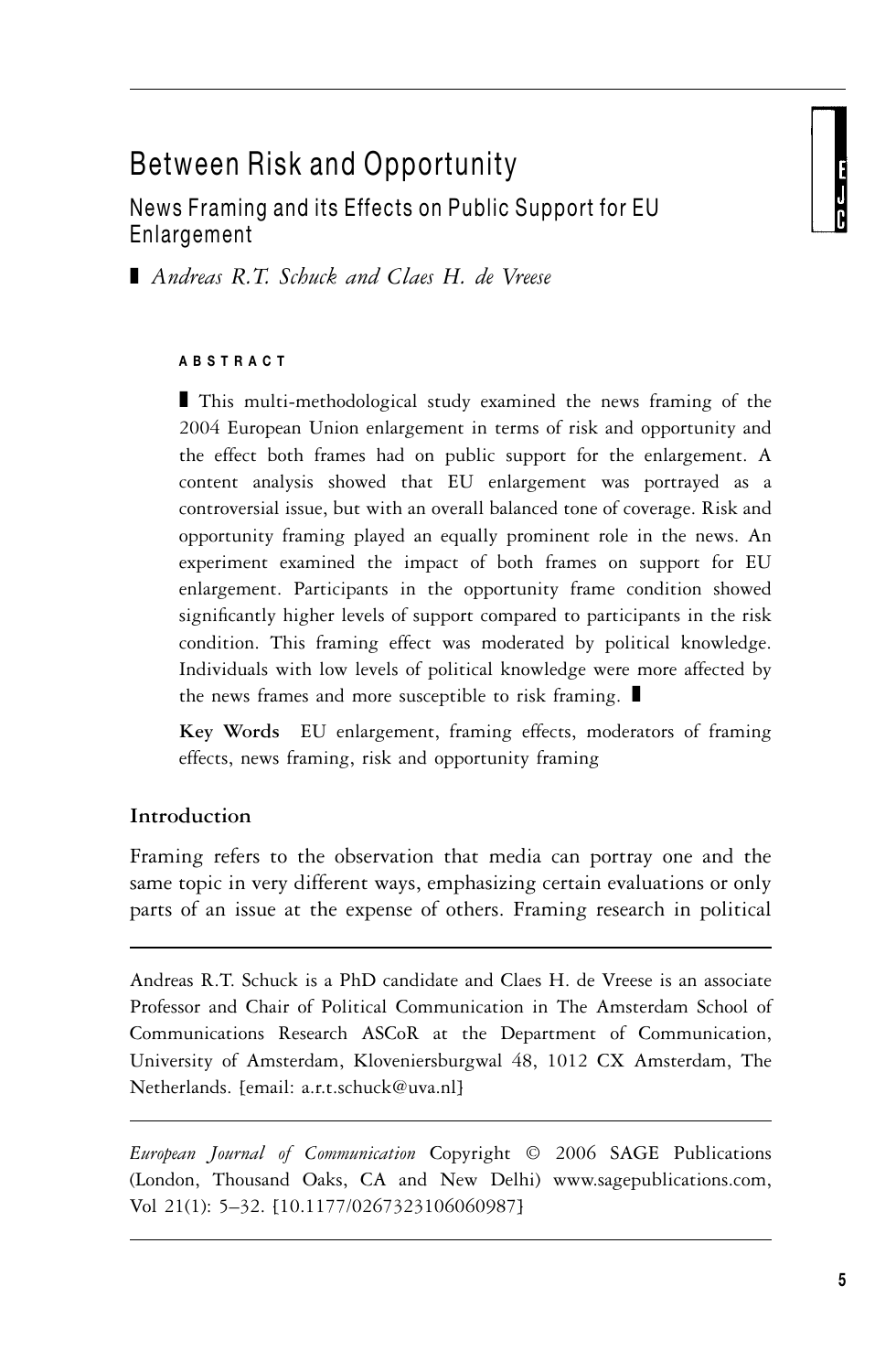contexts is particularly interested in the impact of such framing on political attitudes (e.g. Iyengar, 1991; Nelson and Kinder, 1996). Recently, this research has been extended to European politics. However, given the increasing political relevance of the EU, it is striking that the number of studies within this context is still rather limited. The few studies dealing with the impact of framing on public support for further EU integration demonstrated framing effects on either issue interpretation (de Vreese, 2004) or levels of support for the EU and further EU integration (de Vreese and Boomgaarden, 2003).

Media frames are generally seen as coherent packages of information containing 'a central organizing idea or story line that provides meaning to an unfolding strip of events' (Gamson and Modigliani, 1987: 143). News media employ such frames in order to organize and structure their presentation of issues to the public. Based on selection processes and working routines, journalists provide an overall context for an issue within public debate through the classification of information (e.g. Price et al., 1997; Tewksbury et al., 2000). This is then characterized as the 'process by which a communication source constructs and defines a social or political issue for its audience' (Nelson et al., 1997a: 221). Thus, a news frame is more than just an isolated argument or position on a topic – it represents a coherent construction of an issue (Nelson and Kinder, 1996; Pan and Kosicki, 1993).

A recent study introduced *valence* framing to political communication research (de Vreese and Boomgaarden, 2003). Valence frames evaluate political issues or situations in either positive or negative terms. However, the effects of such framing have been analysed more intensively within other disciplines like psychology, marketing or health communication. Studies in these fields of research found considerable effects of valenced frames on perceptions, judgements, evaluations and behaviour.

The present study focuses on individuals' cognitive responses and evaluations in response to the exposure to valenced news frames. Previous studies have repeatedly shown that news frames can affect the evaluative direction of thoughts (e.g. Price et al., 1997; Valkenburg et al., 1999), interpretations (e.g. Rhee, 1997) or perceptions of an issue (e.g. Nelson et al., 1997b; Nelson and Kinder, 1996). With regard to their effect on public opinion, news frames thus have to be seen as a powerful tool in constructing meaning in public debate and in shaping understanding of political issues. The potential impact of news frames on public opinion becomes crucial when we assume public opinion to be influential in affecting real policy decisions (e.g. Page and Shapiro, 1983). Better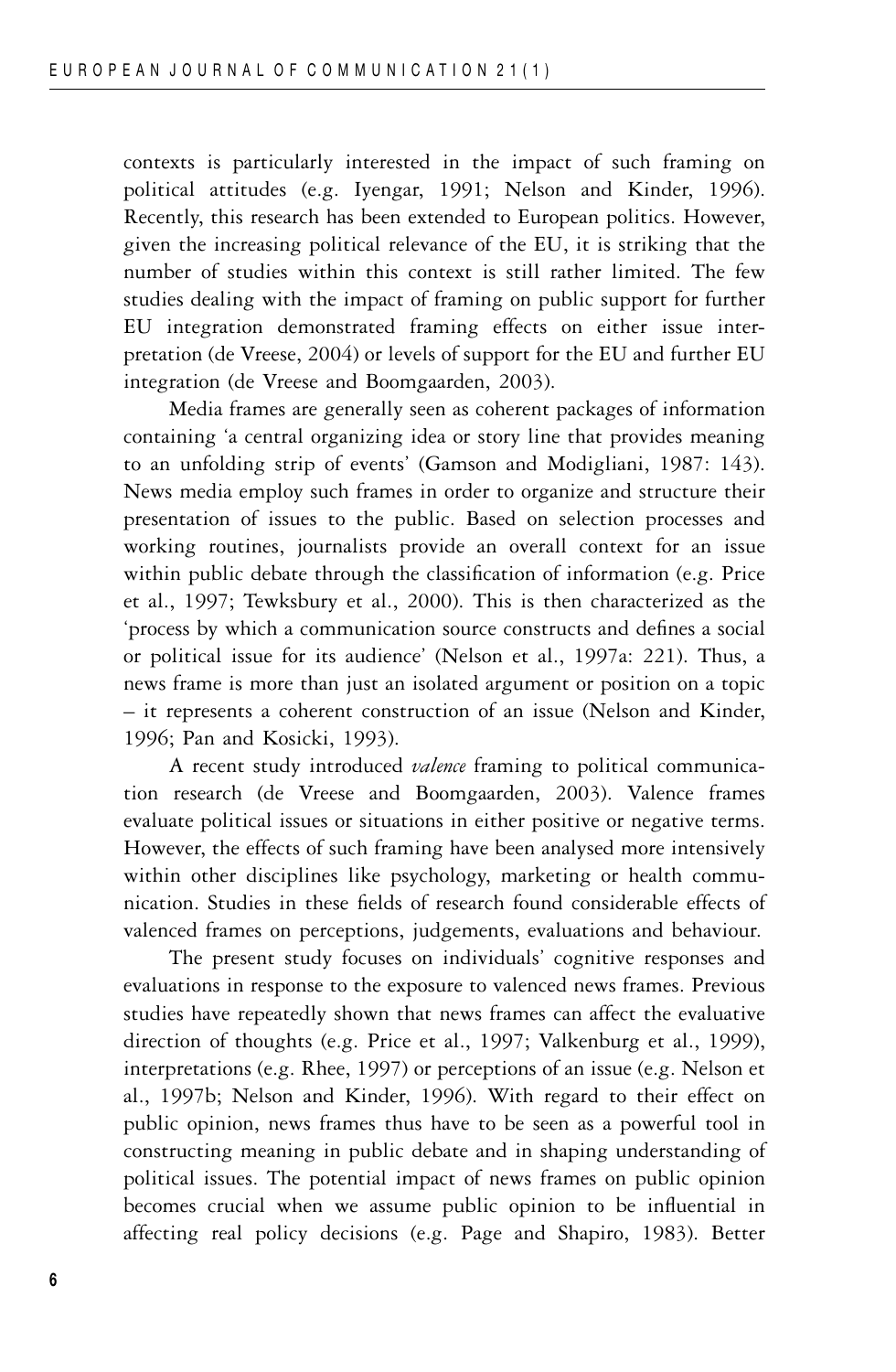understanding of media effects in democratic societies is especially important as the literature in political communication research is still divided. Some authors stress the positive effects of news coverage on learning and mobilization (e.g. Newton, 1999; Norris, 2000), whereas others conclude that the dominant focus on negativity in news leads to an increase of cynicism among the public and serves generally to demobilize citizens (e.g. Cappella and Jamieson, 1997). Other studies suggest both processes take place at the same time (e.g. Aarts and Semetko, 2003; de Vreese and Semetko, 2002) and see effects as contingent upon media content (de Vreese and Boomgaarden, 2005).

Indeed, framing effects are not necessarily omnipresent. News media are just one source in the formation process of individuals' attitudes and opinions. Although many media effect studies acknowledge the relative nature and general dependency of observed effects on other factors, the analysis of those variables is lacking more systematic approaches. According to Scheufele (2000), models of framing effects have to pay more attention to the individual orientations and attitudes of media users that exist prior to the exposure to certain news frames. Different concepts have been introduced and operationalized but empirical results on their function as possible moderators of framing effects are still mixed.

Political knowledge in particular has been found to be an influential factor in frame analyses but has yielded inconsistent results (e.g. Cappella and Jamieson, 1997; Iyengar, 1991; Kinder and Sanders, 1990; Nelson et al., 1997b; Price et al., 1997; Rhee, 1997; de Vreese, 2004). Kinder and Sanders (1990) found a relationship between low political information and higher susceptibility to framing effects, whereas Nelson et al. (1997b) found the opposite. Moreover, political knowledge has previously been found to be positively associated with a higher degree of support for EU integration (Inglehart et al., 1991). In this study, political knowledge is tested for its moderating function of framing effects.

#### **Valence framing**

Valenced frames 'are indicative of "good and bad" and (implicitly) carry positive and/or negative elements' (de Vreese and Boomgaarden, 2003: 363). In other disciplines, such as psychology, marketing and management, or medical and health communication, the analysis of specifically valenced frames has received much more attention than in political communication.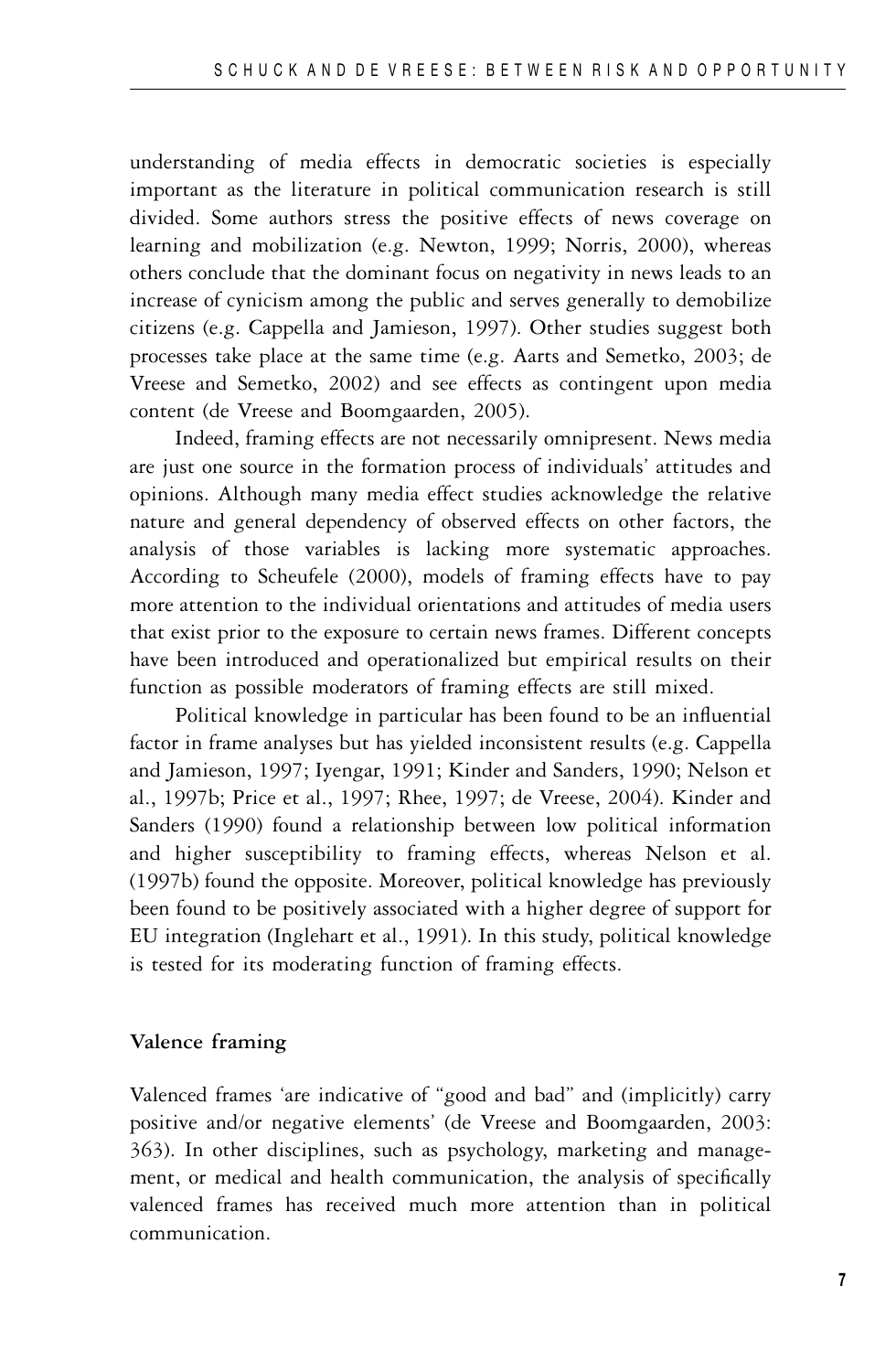#### *Valence framing in psychology*

In psychology, analyses focus on the effects valenced frames have on decision-making (for an overview, see for example Kuhberger, 1998; Levin et al., 1998, 2002). Judgements and evaluations of situations were found to be affected by the way a decision or problem is framed. Frames were operationalized as carrying identical information in either positive or negative terms.<sup>1</sup> The most prominent approach to framing effects in psychology is risky choice framing, which is based on prospect theory (Kahneman and Tversky, 1979; Tversky and Kahneman, 1981) and deals with individual decision-making in a context of risk. Hereby, decisionmaking is seen as largely dependent on the way the outcome of a decision problem is presented – in terms of either potential gains or losses.<sup>2</sup> Individuals have been identified as risk-seeking when the decision's outcome is discussed in terms of potential losses, but risk-averse when it is discussed in terms of potential gains. On a more general level, it demonstrates that negative and positive framing have an effect on people's judgements. This finding has far-reaching implications because the outcome of many situations can be perceived in terms of loss or gain. That is why this approach has been applied to various other contexts, testing framing effects for scenarios of alternative choices (e.g. Highhouse and Paese, 1996; Kuhberger, 1998; Levin et al., 1986, 1998, 2002; Li and Adams, 1995; Rutte et al., 1987; Schneider, 1992; van Schie and van der Pligt, 1995; Vaughan and Seifert, 1992).

Risky choice framing inherently implies the use of 'negative' or 'positive' frames. However, these two labels are denominators for a variety of more specific valence notions. Tversky and Kahneman (1981) used the terms 'gain' and 'loss'. In other studies, these valence labels were altered depending on the particular study context. Issues or situations were, for example, framed in a 'threat' vs 'opportunity' situation (Jackson and Dutton, 1988), as 'winning' vs 'losing' (Levin et al., 1986), or as a 'givesome' vs 'take-some' game (Rutte et al., 1987). This suggests a high level of possible differentiation, complexity and diversity within 'negative' and 'positive' framing.

#### *Valence framing in marketing and management research*

Framing analyses in marketing and psychological research both share an interest in the impact of framing on decision-making. In addition, frame analyses in marketing and management also focus on bargaining behaviour, product evaluations and consumer choices. Positive attribute framing, for example, consistently leads to more positive product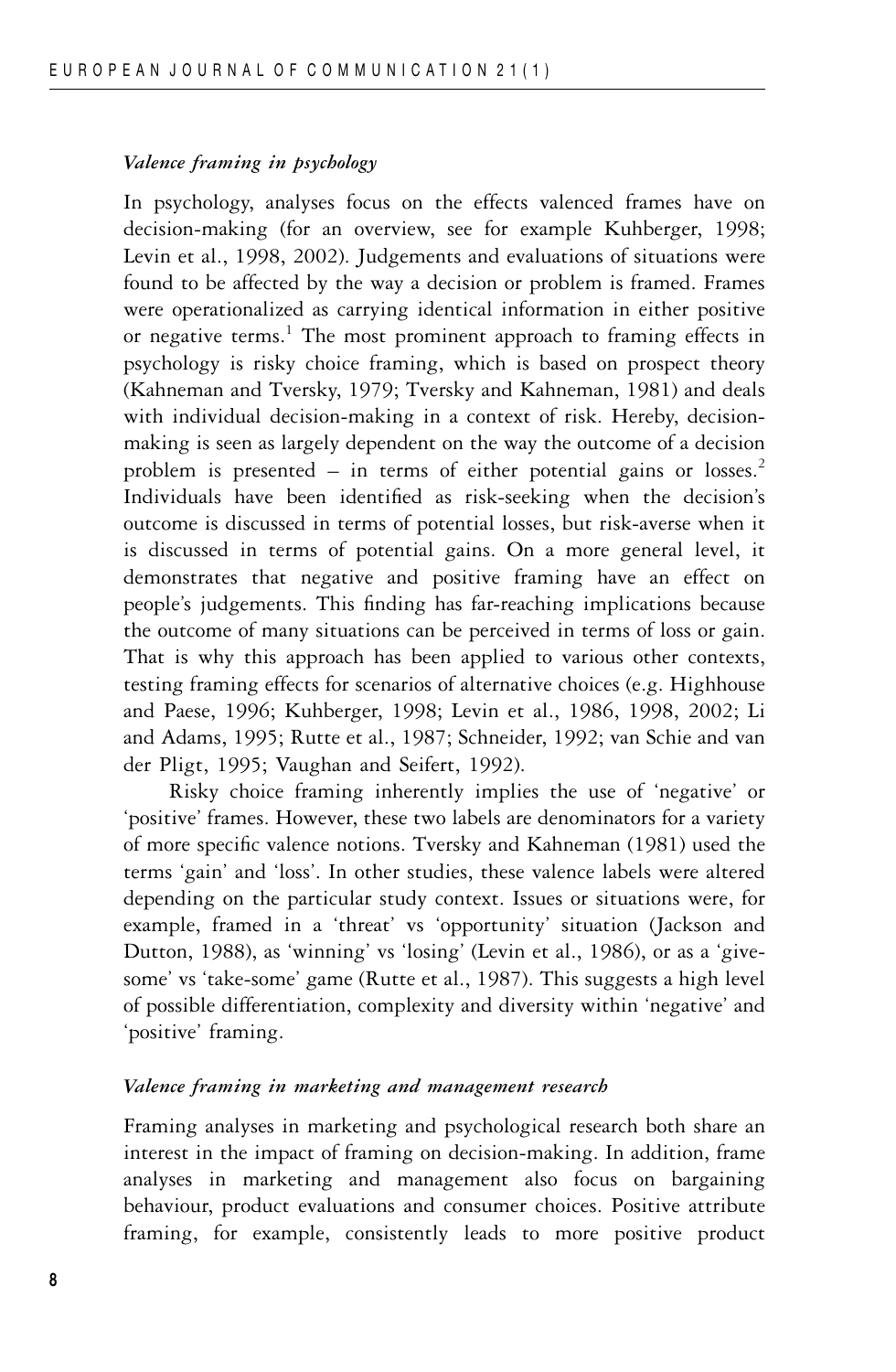evaluations compared to negative framing within factually identical scenarios (e.g. Levin and Gaeth,  $1988$ ).<sup>3</sup> Frame-related communication in negotiating situations has shown that knowing if a negotiation partner operates with a gain frame (coding outcomes in positive terms) or with a loss frame (coding outcomes in negative terms) affects cognition and behaviour (de Dreu et al., 1994). Negotiators thus reflect the valence framing of their negotiation partners. Furthermore, Schurr (1987) analysed the effect of gain and loss decision frames on risky purchase negotiations. He discussed the effects of a 'potential gains' frame compared to a 'potential reduced losses' frame. Bargaining teams that were framed to judge a decision situation in terms of gains made less risky agreements than other teams framed to think about loss reduction. Gain and loss frames in bargaining contexts thus proved to affect individuals' perspectives.

#### *Valence framing in medical and health communication*

In health communication, studies analysed the framing of issues such as genes and mental illness (Conrad, 2001), and the nicotine debate (Murphy, 2001). Other studies tested the effects of message framing in the context of health preventive behaviour (e.g. Kalichman and Coley, 1995; Raghubir and Menon, 2001; Rimal and Real, 2003; Rothman and Salovey, 1997; Schneider et al., 2001). According to Murphy, 'the presentation of health risk functions in the same way as the framing of other types of studies' (Murphy, 2001: 121). However, due to the thematic context (life, death, illness, etc.), the valence of frames received particular attention in health communication research: 'Nearly all health-related information can be construed in terms of either benefit or costs' (Rothman and Salovey, 1997: 4). Thus, many studies within this field focused on the risk perception of people (e.g. Raghubir and Menon, 2001; Rimal and Real, 2003) or on self-protective behaviour dependent on either positive or negative framing conditions (e.g. Rothman and Salovey, 1997; Schneider et al., 2001). Valenced frames within health communication are, for example, conceptualized in terms of 'gains' vs 'losses' or 'benefits' vs 'costs'. People are exposed to factually equivalent scenarios either emphasizing potential losses or potential gains of optional subsequent behaviours. Schneider et al. (2001) found that 'loss' framed messages in the context of preventive medical practices were more persuasive than 'gain'-framed messages. Loss framing is seen as more effective in order to motivate healthy behaviour because it emphasizes the risk of not taking action, which according to prospect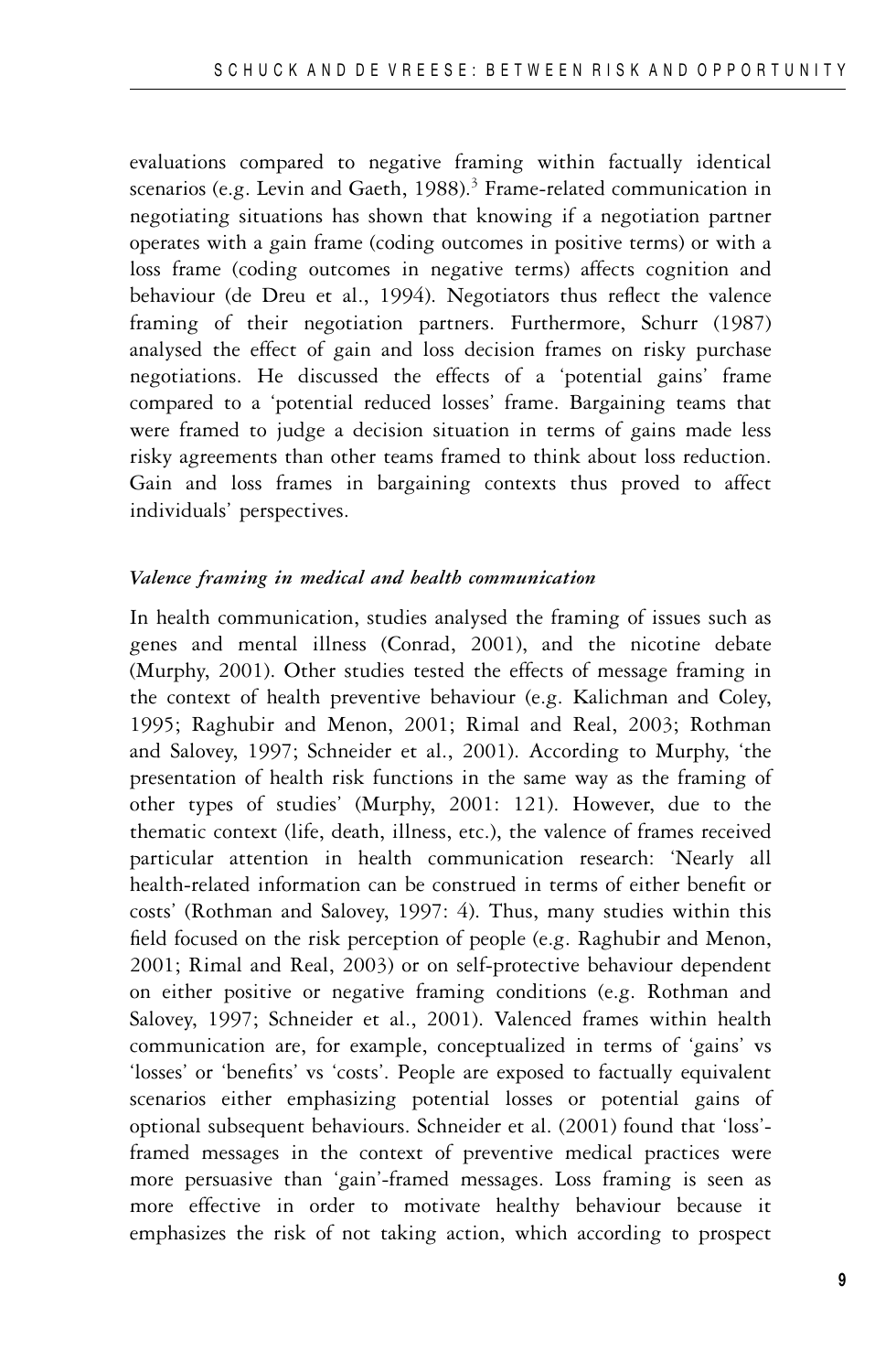theory induces risk-seeking behaviour (e.g. Kahneman and Tversky, 1979). $4$  Risk framing thus can be considered to have an effect on behaviour and judgements and functions as a motivator for change more so than positive framing.

#### *Framing European politics in terms of 'risk' and 'opportunity'*

Shah et al. (2001) specified the need in framing research to pay more attention to the implicit qualities of media frames. Some examples of issue-specific media frames with inherent valence are the 'anti-feminism' frame (Terkildsen and Schnell, 1997), the 'discrimination' frame (Gandy et al., 1997), the 'advocacy' frame (Tewksbury et al., 2000) or the 'Holocaust' frame (Tankard, 2001). Rössler (2001) analysed the framing of 'the internet' as either something good ('online heaven') or bad ('cyber hell'). Entman (1991) analysed the different framing of an American and a Soviet plane accident as either 'tragedy' (in the US case) or 'attack' (in the Soviet case). For Entman (1993), frames have inherent valence by nature as they contain a 'moral evaluation' as one of their defining characteristics.

Few studies within political communication have tested the *effects* of valenced news frames on individuals. Valenced frames provide an evaluative framework for individuals that influences their thoughts (e.g. Domke et al., 1998; Pan and Kosicki, 1993). McLeod and Detenber (1999), for example, analysed how differences in the portrayal of a social protest group affected viewers' support for the protesters' action. Results show a smaller degree of support in a negative framing condition. Nelson et al. (1997b) conducted an experiment presenting actions of the Ku Klux Klan either in a 'free speech' frame or in a 'disrupting public order' frame. Results showed a higher level of tolerance towards the Ku Klux Klan among participants in the positive frame (free speech) condition. Drawing upon empirical evidence derived from these studies and framing analyses in psychology, marketing and health communication, we can conclude that frames have important implications for the balance of public opinion. These studies consistently demonstrate a considerable effect of valence framing on cognitive processes and stress their potential to guide interpretations and evaluations of individuals.

Valence notions of frames are insufficiently summarized by a general, clear-cut distinction between 'positive' and 'negative'. These rather simplistic valence labels are too broad and are often only loosely defined, if at all. In the context of European politics, threats and benefits are often emphasized. McLaren (2002) stresses the relevance of perceived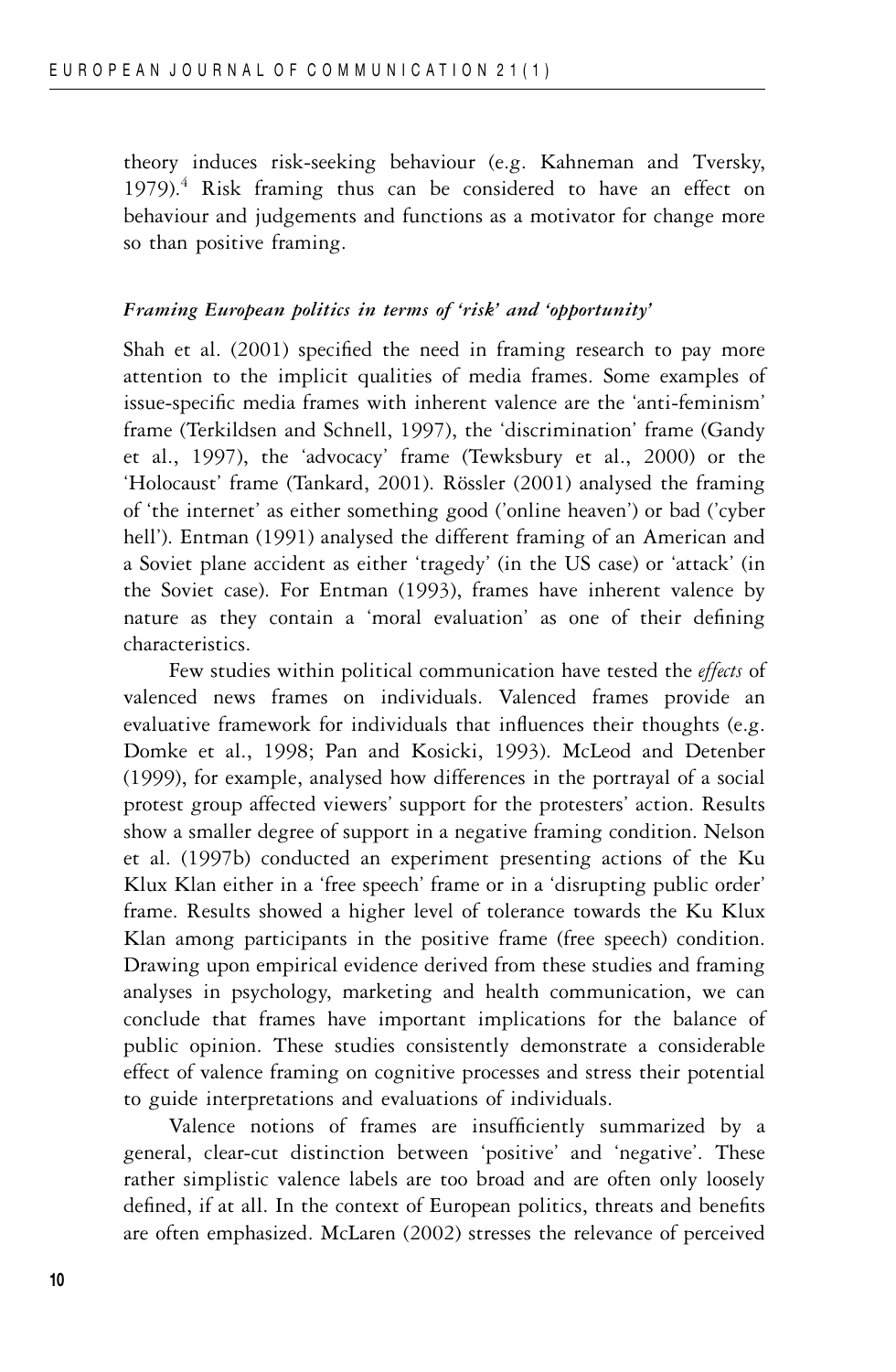cultural threat for public support for the EU and Gabel and Palmer (1995) emphasize the impact of personal benefit expectations on support for EU integration. The present study analyses the presence and effect of two specifically valenced frames in news coverage of EU enlargement: (1) EU enlargement as an *opportunity* for Europe and (2) EU enlargement as a *risk* for Europe.

The 'risk' frame raises concerns and emphasizes potentially negative consequences of the enlargement process such as high costs, increase of crime and instability. The 'opportunity' frame raises hope and confidence and emphasizes potentially positive consequences of the inclusion of new countries into the EU, such as the spread of democracy, freedom and human rights or economic growth. Within this study's context, we define 'risk' as the expectation of a future disadvantageous situation and the perception that an action or process may involve an unpleasant future outcome (see, for example, Rothman and Salovey, 1997). Similarly, framing issues in terms of 'opportunity' involves the perception that an action or process may involve a pleasant future outcome and is connected to an expectation of likely future advantages.

# **Hypotheses and research questions**

Drawing upon existing empirical evidence from previous studies, we formulate the following set of research questions and hypotheses:

*Research Question 1a:* To what extent is EU enlargement framed in the news in terms of risk and/or opportunity?

*Research Question 1b:* What is the overall tone of news coverage towards EU enlargement?

We additionally test two hypotheses on the effects of valenced news frames based on previous research:

*Hypothesis 1a:* Framing EU enlargement as a 'risk' for Europe has negative effects on public support for the enlargement.

*Hypothesis 1b:* Framing EU enlargement as an 'opportunity' for Europe has positive effects on public support for the enlargement.

We expect the effects of exposure to news frames to be moderated by political knowledge:

*Hypothesis 2:* Political knowledge moderates framing effects so that individuals with low levels of political knowledge are more affected by the news frame than individuals with high political knowledge.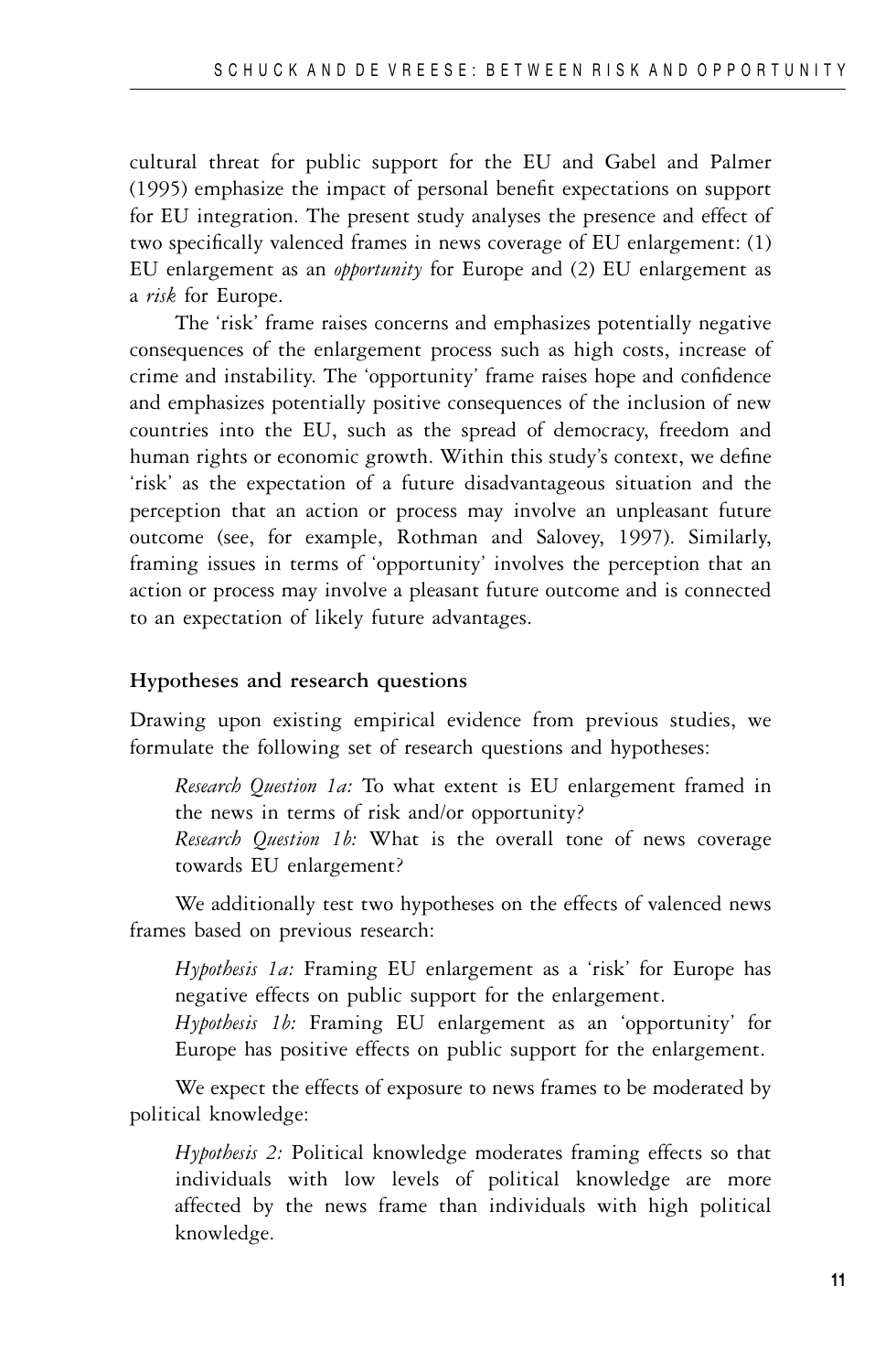# **Methods**

A multi-method research design including a content analysis and an experiment was employed, first, to investigate how EU enlargement was portrayed in the news coverage as either 'risk' or 'opportunity', and second, to assess the effect of both frames on public support for the enlargement.

# *Content analysis*

*Newspaper sample* The content analysis was carried out on a sample of news articles in national and regional German newspapers. Germany was chosen because of its central role as political driver in the EU and its location as border country in the geographical centre of Europe. An analysis of national and regional news media in the context of European politics is of special interest given the multi-level governance of the EU. The German regional press has a large circulation so that its inclusion further contributes to the representation of the national press.

Four national daily newspapers were included in the sample: *Frankfurter Allgemeine Zeitung*, *S¨uddeutsche Zeitung*, *Frankfurter Rundschau* and *Die Welt*. <sup>5</sup> These four national dailies are opinion-leading quality newspapers within the German press landscape and represent a balanced spectrum of political orientation (e.g. Hagen, 1993; Kepplinger, 1985).<sup>6</sup> Six regional daily newspapers were included in the analysis based on circulation numbers and geographical location: *Stuttgarter Nachrichten*, *Westdeutsche Allgemeine Zeitung*, *Hannoversche Allgemeine Zeitung*, *Freie Presse*, *Tagesspiegel* and *Berliner Zeitung*. 7

*Period of study* The content analysis was conducted for news articles published between 1 November 2002 and 31 October 2003.<sup>8</sup> Following a systematic random sampling approach, one day for each week was included in the sample starting with Friday 1 November 2002 and then moving on one day in every subsequent week.<sup>9</sup>

*Data collection* The articles were collected using the Central Documentary System and the Central Press Archive of the German Federal Press Office. Articles from all sections of the newspapers except sports, advertising and supplements were included in the analysis. The articles of the national newspapers were selected from the Central Documentary System's online archive. Therefore a specific keywords scheme had to be developed. Only articles were selected in which three different content levels were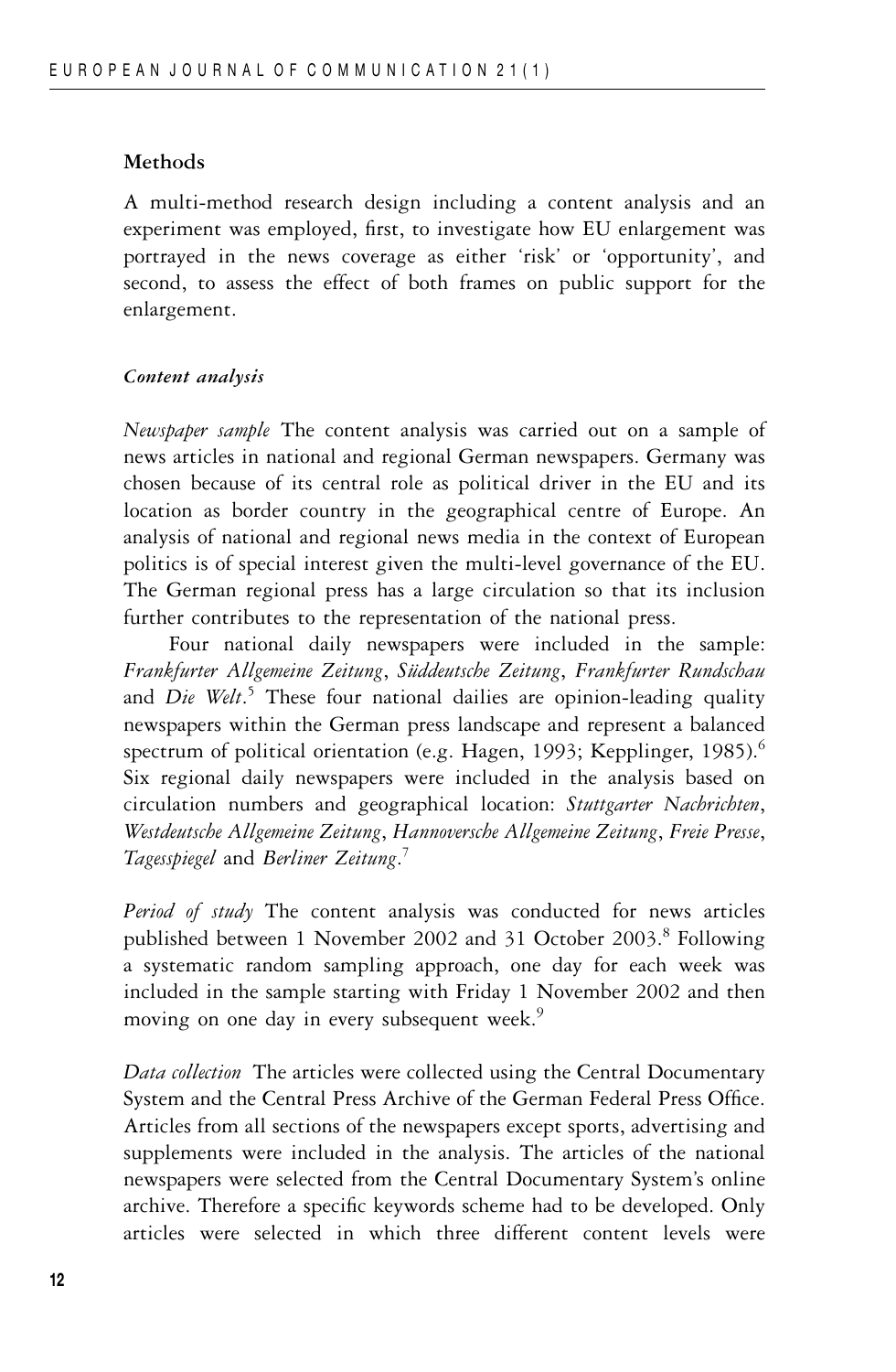combined: (1) articles had to contain at least one out of a list of keywords on a thematic level (e.g. EU, Europe, EU Commission, Brussels, etc.); (2) a second category was established by a list of keywords on a procedural level (e.g. EU enlargement, EU integration, European unification, etc.); (3) finally, on a country level, each selected article had to refer explicitly to at least one of the EU candidate countries.<sup>10</sup> As a result, 1256 articles of the four *national* daily newspapers fit the requirements for the overall time period and 170 articles were included in the sample following the sampling scheme. The news articles for the regional press were collected manually (based on the same keyword scheme) from the Central Press Archive.<sup>11</sup> A total of 115 articles for the six *regional* newspapers were collected so that 285 news articles were finally included in the overall sample.<sup>12</sup>

*Coding procedure* Coding was conducted by two German native speakers. An inter-coder reliability test was conducted based on 50 randomly chosen news articles and yielded satisfactory results (reported later). The unit of analysis and coding unit was the distinct news story.

# *Measures of content analysis*

*News frames* The present study stands within the tradition of deductive approaches, predefining certain frames as content analytical categories and drawing upon multiple indicators for the presence or absence of frames (e.g. Semetko and Valkenburg, 2000; de Vreese et al., 2001). As the operationalization of 'opportunity' or 'risk' frames in a political communication context is not available from previous research, two sets of five questions were developed to indicate their presence or absence in the news. These items cover multiple conceptual dimensions that are of theoretical relevance to both frames.<sup>13</sup> The items are similarly structured and only point to alternative evaluative directions according to the inherent valence of the particular frame.

A primary way of either welcoming or rejecting EU enlargement is the use of (1) *emotional expressions*. Another indicator is (2) the use of *positive or negative quotes* as an additional source suggesting a particular interpretation of the issue: 'A well-placed quote . . . will convey a construction of an issue that could ultimately benefit a particular interest' (Nelson et al., 1997b: 567). Furthermore, EU enlargement can be perceived as risk or opportunity with reference to any general or specific (3) *future benefit or cost* for Europe (EU), Germany or the candidate countries. (4) *Rational argumentation* is another possible way to mark EU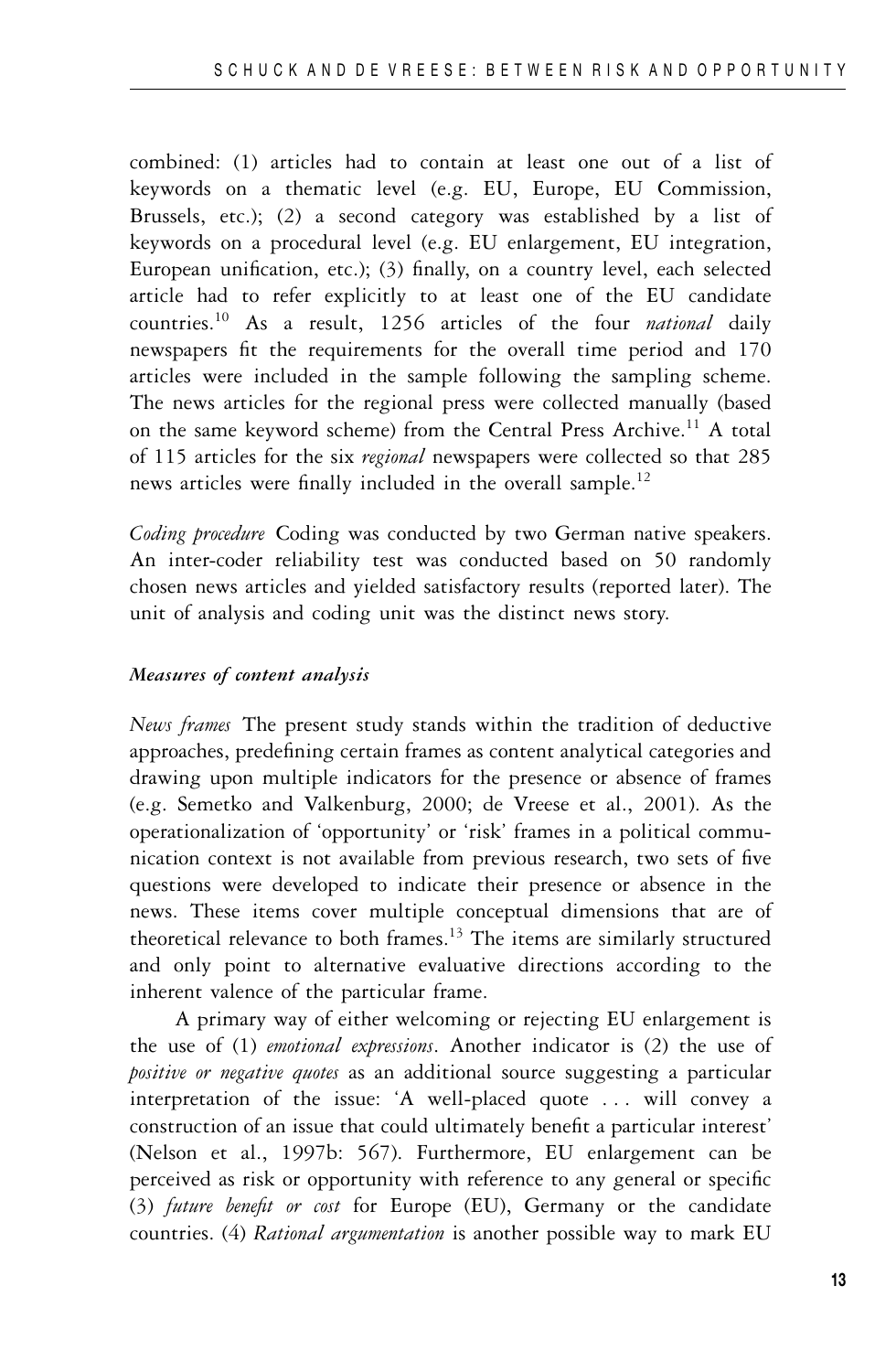enlargement as either opportunity or risk. The last dimension turns to (5) the *positive or negative evaluation* of the current state within the new EU member countries and their expected future development.

The binary codes ('yes' =  $1$  or 'no' =  $0$  for each question) were added up for each article and divided by the number of frame items, so that two index scales for the presence of each frame were built ranging from 0 (frame not present) to 1 (frame present). A high score on the 'opportunity' scale indicates that a story accentuates future benefits or any kind of gains of EU enlargement, whereas a high score on the risk scale indicates a high level of concern expressed in an article, pointing more to expected future disadvantages, costs or losses. A principal component factor analysis with Varimax rotation on the 10 framing questions confirmed a loading on two distinct factors, producing two consistent and distinguishable frames. $14$  The two indices show almost no correlation with each other  $(r = -.03, p > .05)$ . Both groups of items were tested for their scale reliability showing sufficiently high values for the 'opportunity' frame of  $(\alpha = .67)$  and the 'risk' frame of  $\alpha$  ( = .62). The inter-coder reliability for the 'opportunity' frame items was  $\kappa$  = .67 on average and  $\kappa$  = .76 for the 'risk' frame items.

*Tone* The overall tone shows if there is a bias in either a more positive or negative direction within the news coverage of EU enlargement. In this study, the tone of articles was first coded as either 'positive', 'negative', 'neutral' or 'balanced' towards EU enlargement. The coding decision was based on the sum of explicit statements per article that had a qualitative dimension and that could be thematically referred to the topic of EU enlargement. In order to measure an average tone for articles, the two categories 'neutral' and 'balanced' were later combined into one common category (indicating no dominant evaluative direction). The final scale measurement ranged from  $-1$  (negative) to  $+1$  (positive) with 0 (balanced) in between. The inter-coder reliability for this measure was  $\kappa$  = .74.

#### *Experiment*

*Design* To test the possible effects of framing EU enlargement as either 'opportunity' or 'risk', this study used a single-factor, post-test only, between-subjects experimental design with random assignment to one of two conditions. Within this design the first condition represents the 'opportunity' frame and the second condition represents the 'risk' frame. Similar experimental designs have been employed in previous research on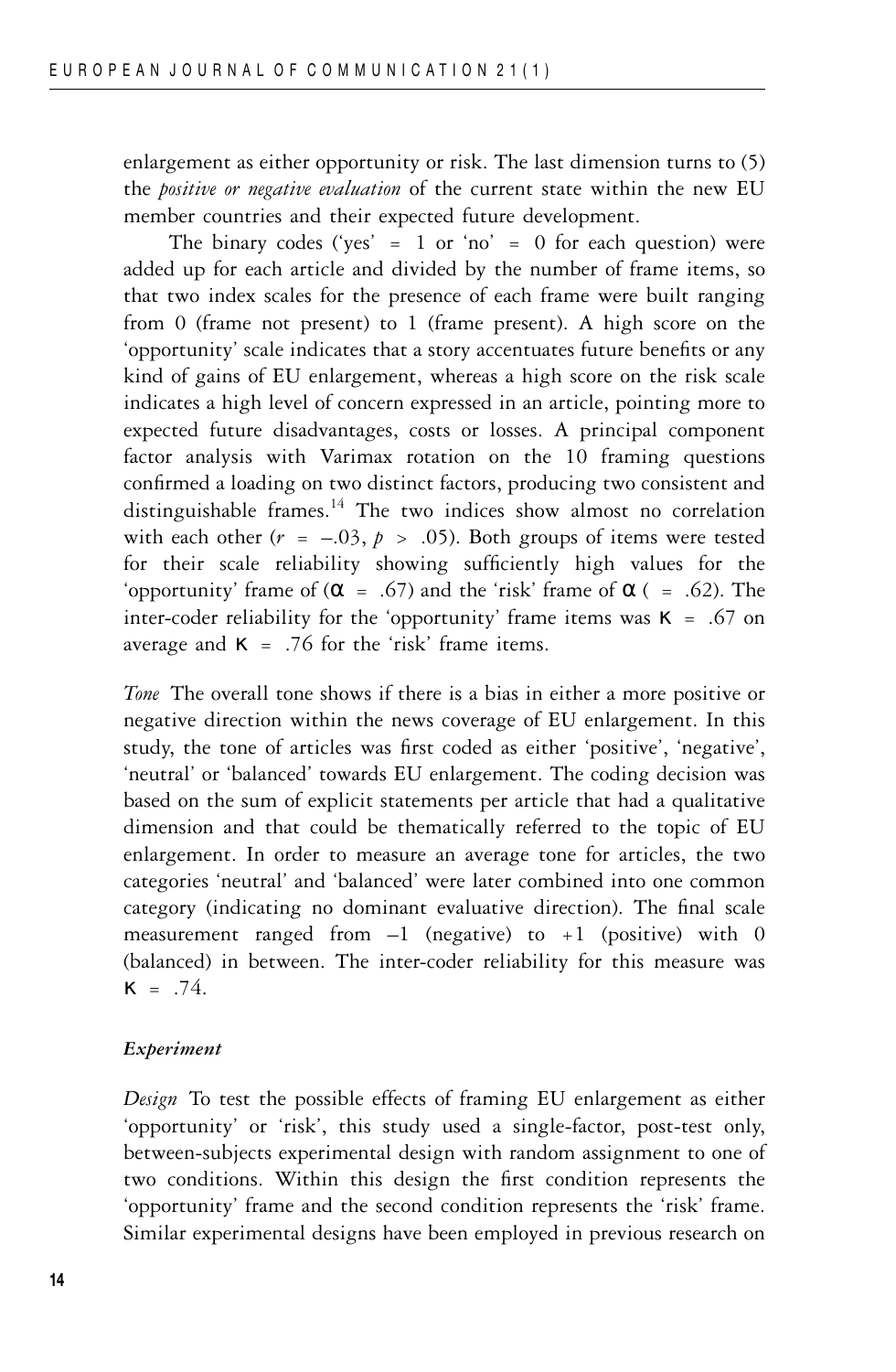the framing effects of print media (e.g. Cappella and Jamieson, 1997; Rhee, 1997).

*Procedure* The experiment was conducted in January 2004 in the Faculty of Philosophy at the University of Greifswald (Germany) in an introductory-level seminar. In class, participants were randomly assigned to one of the two conditions. They were informed that they would participate in a project on 'European identity'. Participants first completed a pre-test questionnaire asking for demographic details and tapping political knowledge. Next, participants were exposed to two news articles of which the first was equal across conditions and the second established the two alternative framing conditions. Finally, participants completed a post-test questionnaire, which asked for their support for EU enlargement and included a manipulation check. Upon completion of the post-test questionnaire, participants were debriefed. The entire procedure lasted about 45 minutes.

*Sample* A total of 88 undergraduate university students participated in the experiment, with equal numbers in both conditions (69 percent females, age = 18–29 [*M* = 21.8, *SD* = 2.4]).

*Stimulus material* The experimental stimulus material consisted of one news article in two alternative versions (see Appendix), which was produced rather than selected. This ensures that the stimulus material reflects the frames as they have been conceptualized earlier in this study and it gives full control over the experimental manipulation. In both versions, the headline, sub-headline and the story were identical, dealing with a general discussion of the EU enlargement process. Combining an identical core section with factual information and sections establishing alternative frames has been common practice in previous experimental framing analyses (e.g. Iyengar, 1991; Price et al., 1997; Valkenburg et al., 1999; de Vreese, 2004). To increase the external validity of this study and addressing a shortcoming of the experimental operationalizations of framing stimuli (e.g. Cappella and Jamieson, 1997) we designed the material according to our content analysis data. This guarantees that the specific characteristics and various dimensions of both frames are really mirrored in the experimental design.

In total, there were four different parts within the experimental news article that varied according to the valence of the two different frames. The first part consisted of a quote that explicitly qualified EU enlargement as either 'risk' or 'opportunity' for Europe without giving a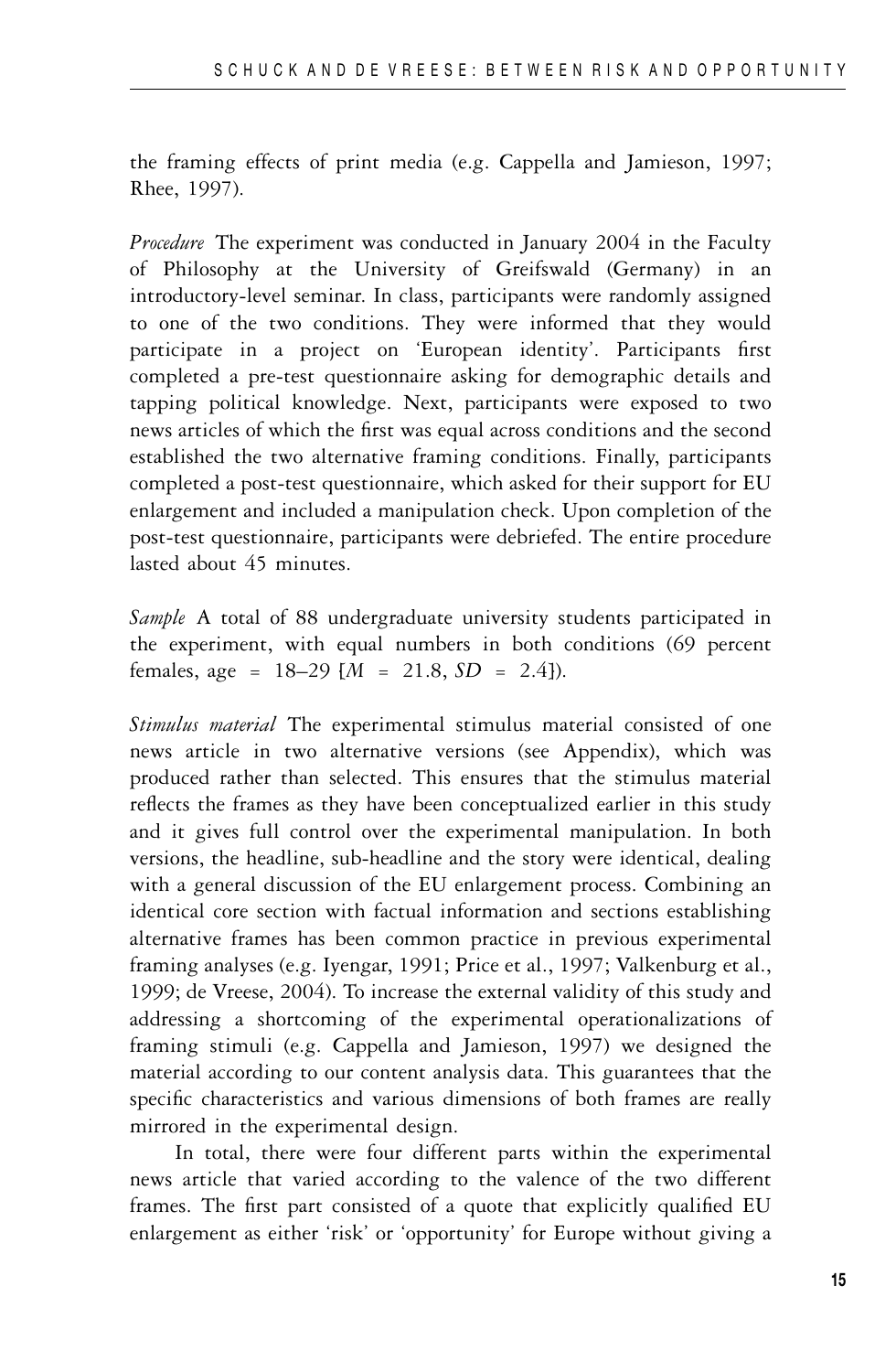rational justification. This part covers two of the frame dimensions that have been introduced in the section explicating the defining conceptual dimensions of both frames: (1) *emotional pro/contra* and (2) *positive/negative quote*. The second part referred to 1 May 2004 as the starting date for further integration and either referred to an 'import of problems' (risk condition), explicitly mentioning crime, corruption, discrimination and human rights violations as threats to political stability in Europe, or to an 'import of progress', pointing to a spread of democratic values, human rights, laws and security and their transfer to Eastern Europe, guaranteeing freedom and political stability. This second part covers another frame dimension: (3) *future benefits/losses*. The third part evaluates the enlargement process as finally overcoming an 'artificial' division of the European continent and qualifying the candidate countries as substantial and original core parts of a common cultural, geographical and historical union (opportunity frame) or qualifying EU enlargement itself as an artificial process and the candidate countries as distinct and foreign (cultural, geographical and historical) parts of Europe (risk frame). This part covers another frame dimension: (4) *rational pro/contra*. The last part judges the current economic situation in the new member countries and evaluates their future potential as either promising or threatening. This part covers the last frame dimension: (5) *negative/positive evaluation*.

#### *Measures*

*Support for EU enlargement* Our key dependent variables were a set of six question items tapping EU enlargement support and measured on fivepoint Likert scales and tested for scale reliability, Cronbach's  $\alpha$  = .83  $(M = 2.94, SD = 0.76).$ <sup>15</sup> This measurement was complemented by an open thought listing procedure asking participants to list all possible reasons for and against EU enlargement that come into their minds and which they personally support. The numbers of supportive and opposing arguments were counted and an average index scale was built by subtracting the negative from the positive arguments. In addition, participants were asked if they see more risks or opportunities for themselves personally and how much they believe the EU and Germany will profit from EU enlargement.

*Manipulation check* A manipulation check revealed successful manipulation. The two experimental conditions were sufficiently strong and realized as such by the two groups, allowing the between-group differences in the dependent measures to be ascribed to the experimental manipulation.<sup>16</sup>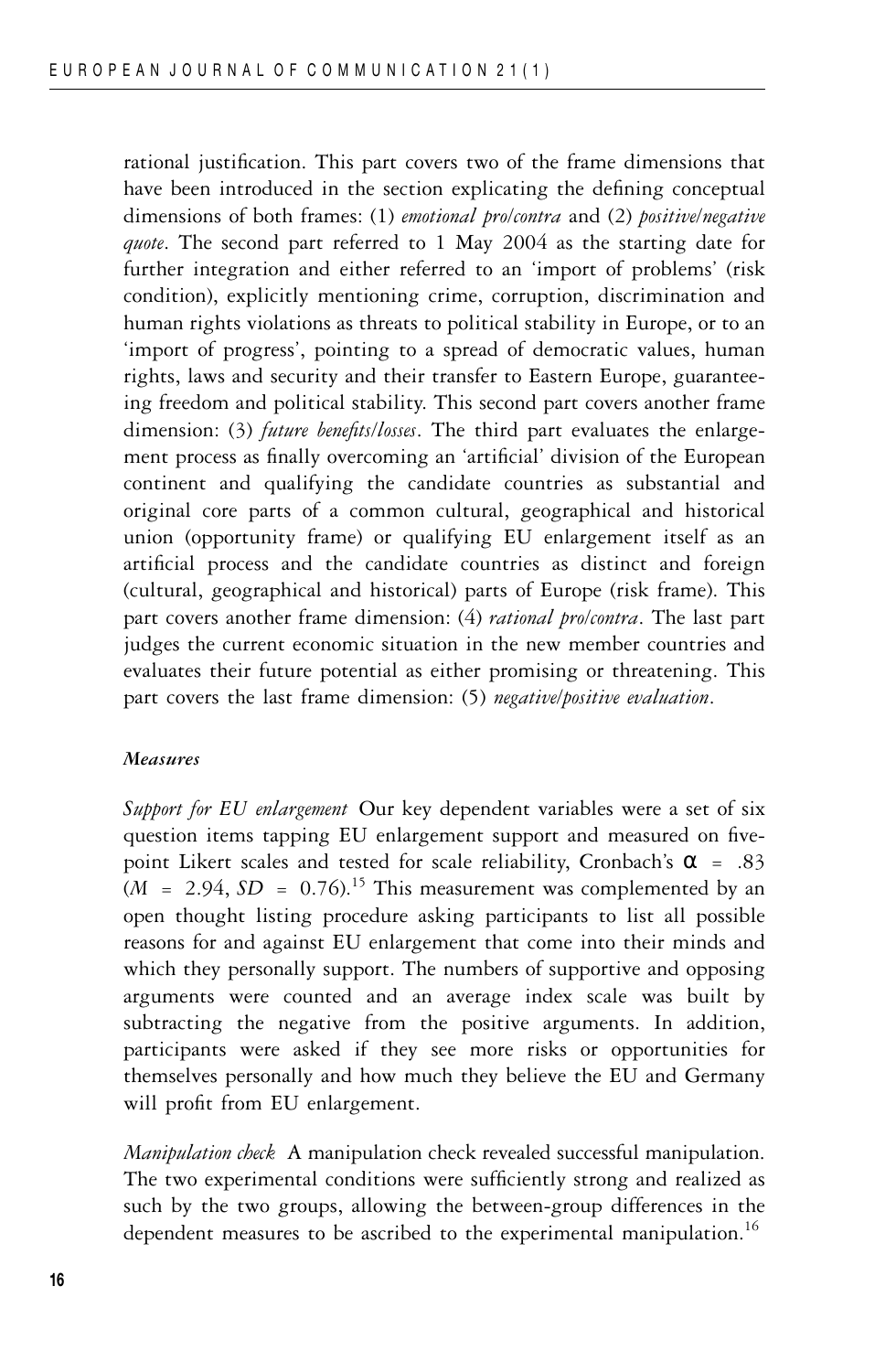*Moderator of framing effects* Political knowledge was measured with seven factual, open-ended questions that were binary coded as either 0 (wrong answer) or 1 (correct answer).<sup>17</sup> Cronbach's alpha for this scale, ranging from 0 (low political knowledge) to 1 (high political knowledge), was  $\alpha$  = .69 ( $M$  = 0.15,  $SD$  = 0.21). To test the moderating effect of political knowledge the variable was recoded into two groups at the mean: (1) participants with 'low political knowledge', and (2) participants with 'high political knowledge'. 18

#### **Results**

#### *Content analysis*

*Risk and opportunity framing of EU enlargement* The 'risk' frame received an overall mean score of  $M = 0.29$  ( $SD = 0.28$ ) and the 'opportunity' frame of  $M = 0.28$  ( $SD = 0.29$ ). Table 1 indicates that both frames play a considerable role and are almost equally present in press coverage, giving an answer to Research Question 1a. A one-way ANOVA did not yield any significant between-group difference in the prominence of the 'opportunity' frame  $(F(9, 275) = 1.81, p > .05)$  or the 'risk' frame  $(F(9, 275) = .72, p > .05)$ . There is thus a consistent way of framing the issue of EU enlargement in terms of 'risk' and 'opportunity' in the national and regional press.

*Tone* The press coverage of EU enlargement did not take a clear direction and can best be described as 'balanced' although only 10.5 percent (*N =* 30) of all articles have been explicitly coded into this category. However, a similar share of articles were coded as 'neutral' (11.2 percent) (*N* = 32) and those articles that were either 'positive' (36.8 percent) ( $N = 105$ ) or 'negative' (41.4 percent) ( $N = 118$ ) almost balanced each other out. This resulted in an overall tone of debate that does not show a clear bias in either direction, giving an answer to Research Question 1b. The average tone on the index scale measurement was  $M = -0.05$  ( $SD = 0.88$ ). A one-way ANOVA showed a non-significant between-group difference for tone  $(F(9, 275) = .70, p > .05)$ .

#### *Experiment*

*Effects on support for EU enlargement* Hypotheses 1a and 1b predicting that participants in the 'opportunity' condition will show significantly higher support for European enlargement than those in the 'risk' condition were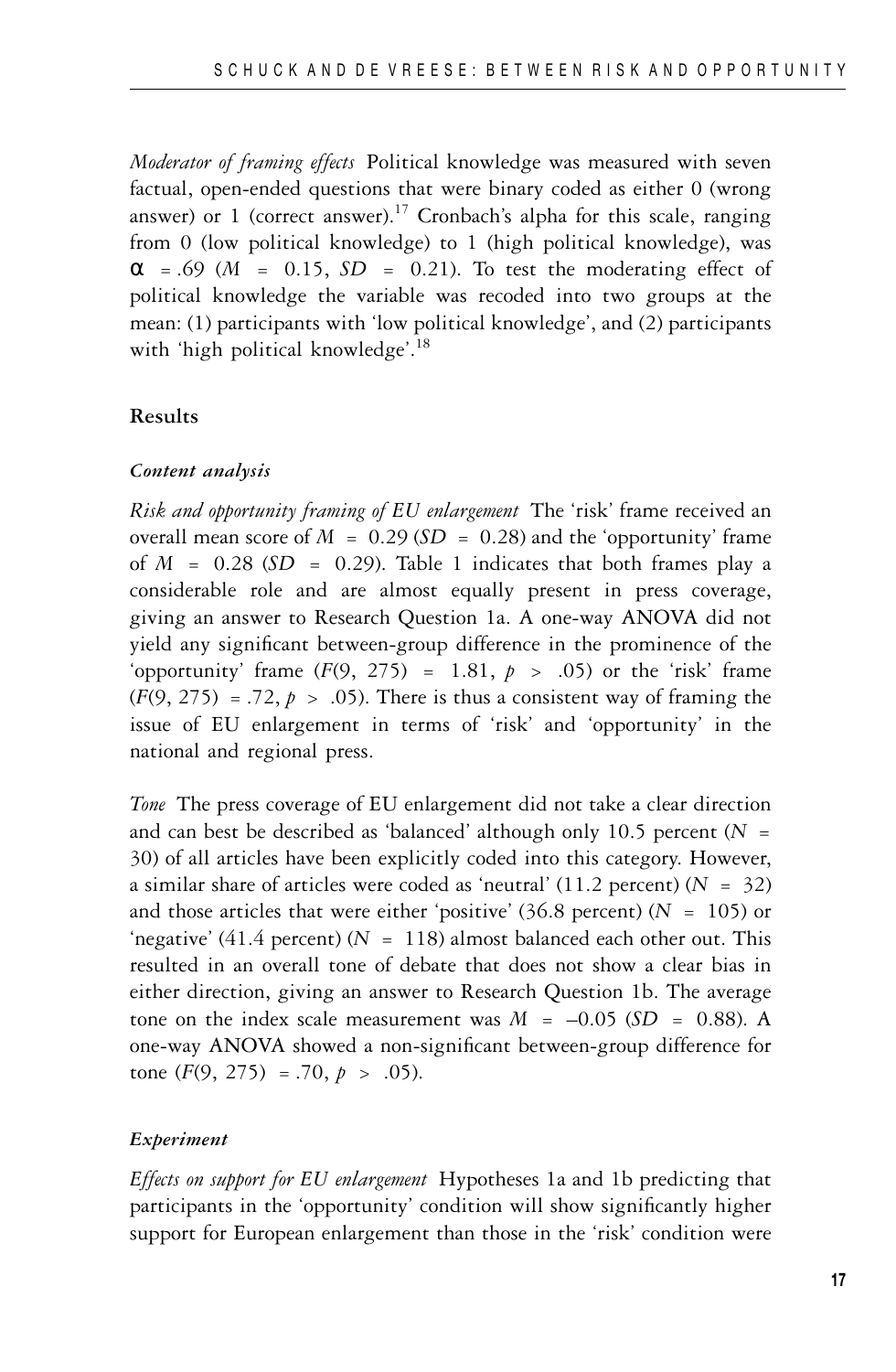| Newspaper                       | Opportunity frame | Risk frame |  |
|---------------------------------|-------------------|------------|--|
| Frankfurter Allgemeine Zeitung  | 0.24              | 0.27       |  |
| $(n = 60)$                      | (0.26)            | (0.25)     |  |
| Süddeutsche Zeitung             | 0.25              | 0.28       |  |
| $(n = 46)$                      | (0.28)            | (0.30)     |  |
| Frankfurter Rundschau           | 0.45              | 0.36       |  |
| $(n = 29)$                      | (0.29)            | (0.32)     |  |
| Die Welt                        | 0.21              | 0.31       |  |
| $(n = 35)$                      | (0.26)            | (0.27)     |  |
| Westdeutsche Allgemeine Zeitung | 0.31              | 0.43       |  |
| $(n = 13)$                      | (0.35)            | (0.30)     |  |
| Freie Presse Chemnitz           | 0.32              | 0.25       |  |
| $(n = 12)$                      | (0.34)            | (0.28)     |  |
| Stuttgarter Nachrichten         | 0.23              | 0.27       |  |
| $(n = 23)$                      | (0.29)            | (0.27)     |  |
| Hannoversche Allgemeine Zeitung | 0.32              | 0.26       |  |
| $(n = 29)$                      | (0.26)            | (0.26)     |  |
| Berliner Zeitung                | 0.29              | 0.32       |  |
| $(n = 20)$                      | (0.31)            | (0.29)     |  |
| Tagesspiegel                    | 0.31              | 0.29       |  |
| $(n = 18)$                      | (0.32)            | (0.29)     |  |
| Total                           | 0.28              | 0.29       |  |
| $(n = 285)$                     | (0.29)            | (0.28)     |  |

**Table 1** Prominence of risk and opportunity frames in press coverage of EU enlargement

*Note*: Cell entries are means with standard deviations in parentheses. Means range on a scale from 0 (frame not present) to 1 (frame present). There are no significant mean differences for the prominence of both frames between national and regional newspapers.

confirmed. Framing EU enlargement in terms of opportunity and risk had a significant effect on readers' support for the enlargement.<sup>19</sup> Table 2 displays a significant mean difference in support for EU enlargement between participants in the opportunity condition (*M* = 3.18, *SD* = 0.77) and in the risk condition (*M* = 2.70, *SD = 0.*69). This mean difference is in the expected direction and statistically significant  $(t(86) = 3.10, p < .01)$ .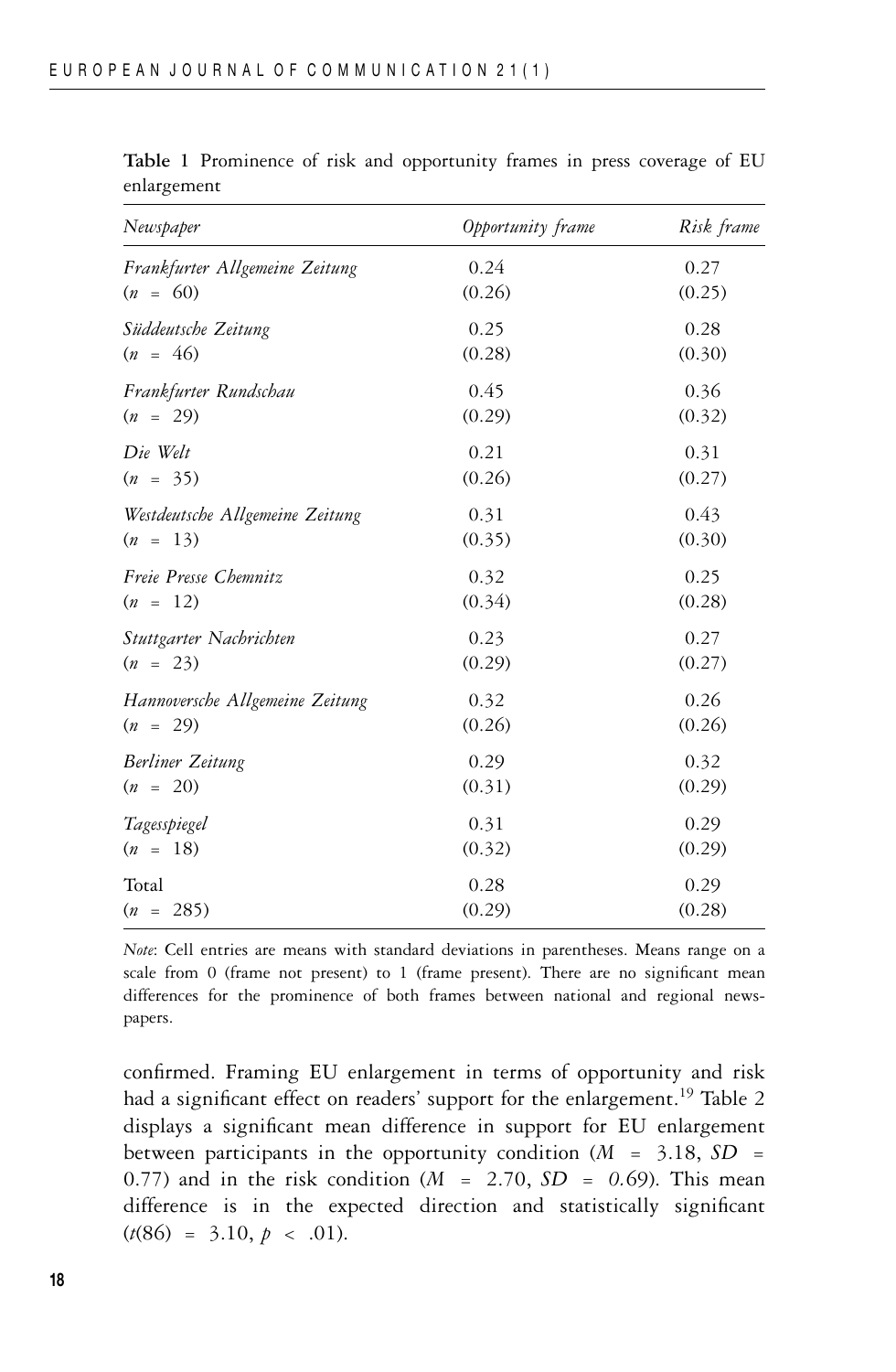|                        | Opportunity<br>condition<br>$(N = 43)$ | Risk<br>condition<br>$(N = 44)$ |
|------------------------|----------------------------------------|---------------------------------|
| EU enlargement support | 3.18<br>(0.77)                         | 2.70 <sub>b</sub><br>(0.69)     |

|  |  |  |  |  | Table 2 EU enlargement support by experimental condition |  |
|--|--|--|--|--|----------------------------------------------------------|--|
|--|--|--|--|--|----------------------------------------------------------|--|

*Note*: Cell entries are mean scores of EU enlargement support on a five-point scale, standard deviations in parentheses. Different subscripts  $_{ab}$  indicate significant betweencondition difference with  $p < .01$ .

**Table 3** Effect of experimental condition on perceived opportunities and benefits

|                        | Opportunity frame<br>$(N = 43)$ | Risk frame<br>$(N = 44)$ |
|------------------------|---------------------------------|--------------------------|
| Personal opportunities | $3.72$ <sub>a</sub>             | 3.25 <sub>h</sub>        |
|                        | (0.98)                          | (0.94)                   |
| EU benefits            | $3.60_a$                        | 3.10 <sub>b</sub>        |
|                        | (1.00)                          | (0.80)                   |
| German benefits        | $3.05$ <sub>a</sub>             | 2.55 <sub>b</sub>        |
|                        | (0.90)                          | (0.93)                   |

*Note*: Cell entries are mean scores on a five-point scale (for personal opportunities: 1 = seeing more risks,  $5 =$  seeing more opportunities; for EU benefit and German benefit: 1 = no profit at all, 5 = very strong profit), standard deviations in parentheses. Different subscripts  $_{ab}$  indicate significant between-condition difference with  $p < .05$ .

A second way of measuring participants' support for EU enlargement in relation to the experimental manipulation was via the thought listing procedure. The mean index scores between participants in the opportunity condition  $(M = 1.41, SD = 2.15)$  and the risk condition  $(M = 0.45, SD = 1.92)$  showed that participants in the opportunity condition mentioned significantly more supportive than opposing arguments than those in the risk condition  $(t(86) = -2.20, p < .05)$ . Table 3 shows that, furthermore, respondents in the opportunity condition (*M* = 3.72, *SD* = 0.98) identified significantly more personal opportunities through EU enlargement than respondents in the risk condition  $(M = 3.25, SD = 0.94)$ ,  $(t(85) = 2.28, p < .05)$ . Respondents in the opportunity condition also saw the EU  $(t(85) = 2.64$ ,  $p \sim .05$ ) and Germany ( $t(85) = 2.56$ ,  $p \sim .05$ ) as profiting significantly more from EU enlargement than respondents in the risk condition.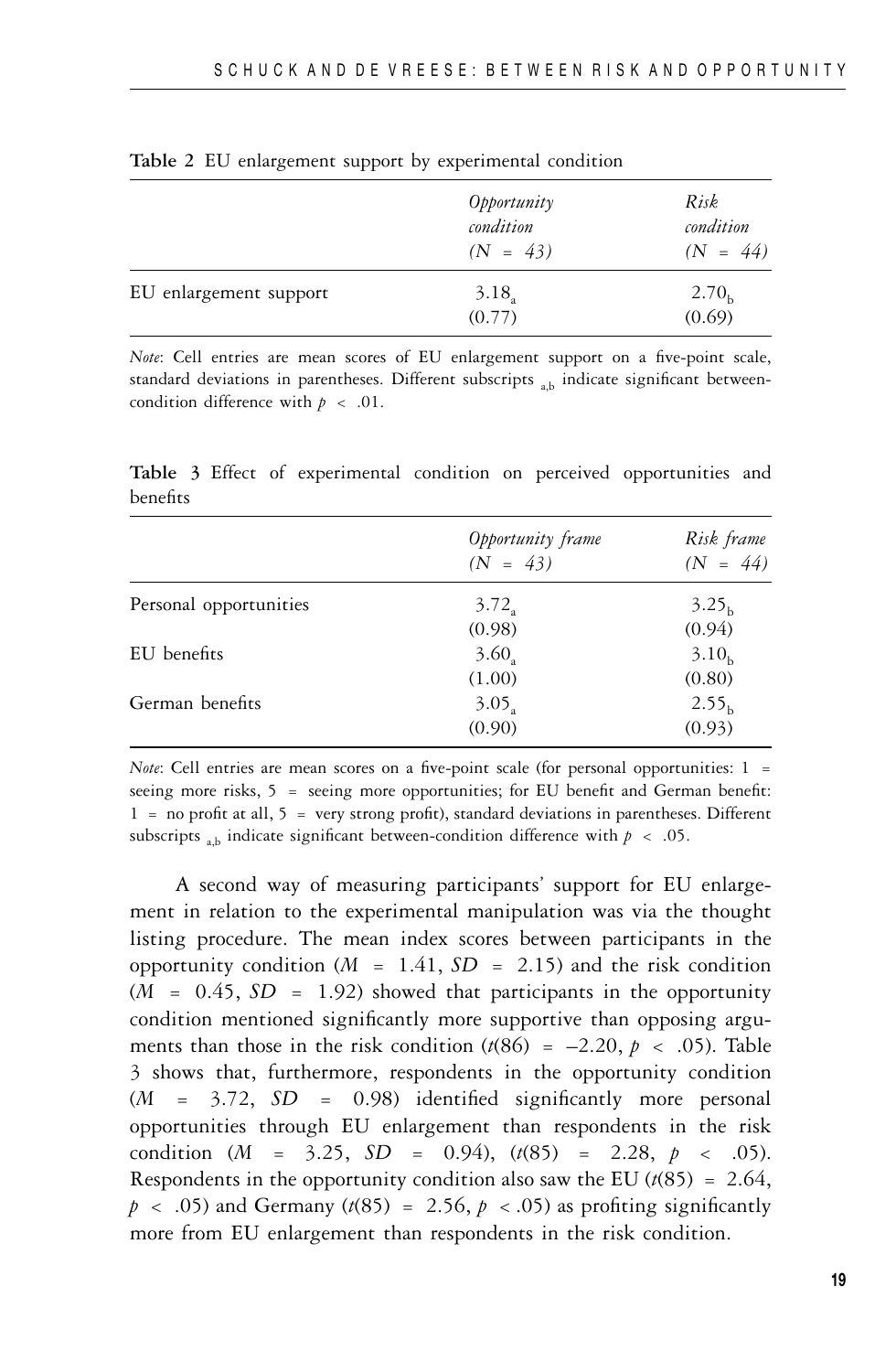These results further confirm the general effect both news frames had on EU enlargement-related thoughts and evaluations. If EU enlargement was presented as an 'opportunity', readers saw more opportunities and greater benefits for themselves, Germany and the EU and had more positive associations compared to situations in which EU enlargement was presented to them as a 'risk'.

*Moderator of framing effects* An interaction model was tested and we found a significant interaction effect for political knowledge and condition on EU enlargement support  $(F(1, 84) = 8.10, p < .01)$  controlling for main effects. Figure 1 shows different levels of support for high and low politically knowledgeable participants in both conditions. Support for EU enlargement among participants with low political knowledge in the risk condition was lower (*M* = 2.36, *SD* = 0.61) (*N* = 22) than for participants with high political knowledge (*M* = 3.04, *SD* = 0.60)  $(N = 22)$ . Participants in the opportunity condition who had high political knowledge ( $M = 3.10$ ,  $SD = 0.60$ ) ( $N = 22$ ) showed a slightly lower degree of support for EU enlargement compared to participants within the same condition and with low political knowledge (*M* = 3.27,  $SD = 0.91$   $(N = 22)$ .

In conclusion, individuals with low political knowledge were more strongly affected by the news frames. Less knowledgeable participants



*Note*: Bars show mean scores of EU enlargement support of participants with low and high political knowledge on a five-point scale in the risk frame and opportunity frame conditions.

**Figure 1** EU Enlargement support for high and low politically knowledgeable participants in risk and opportunity condition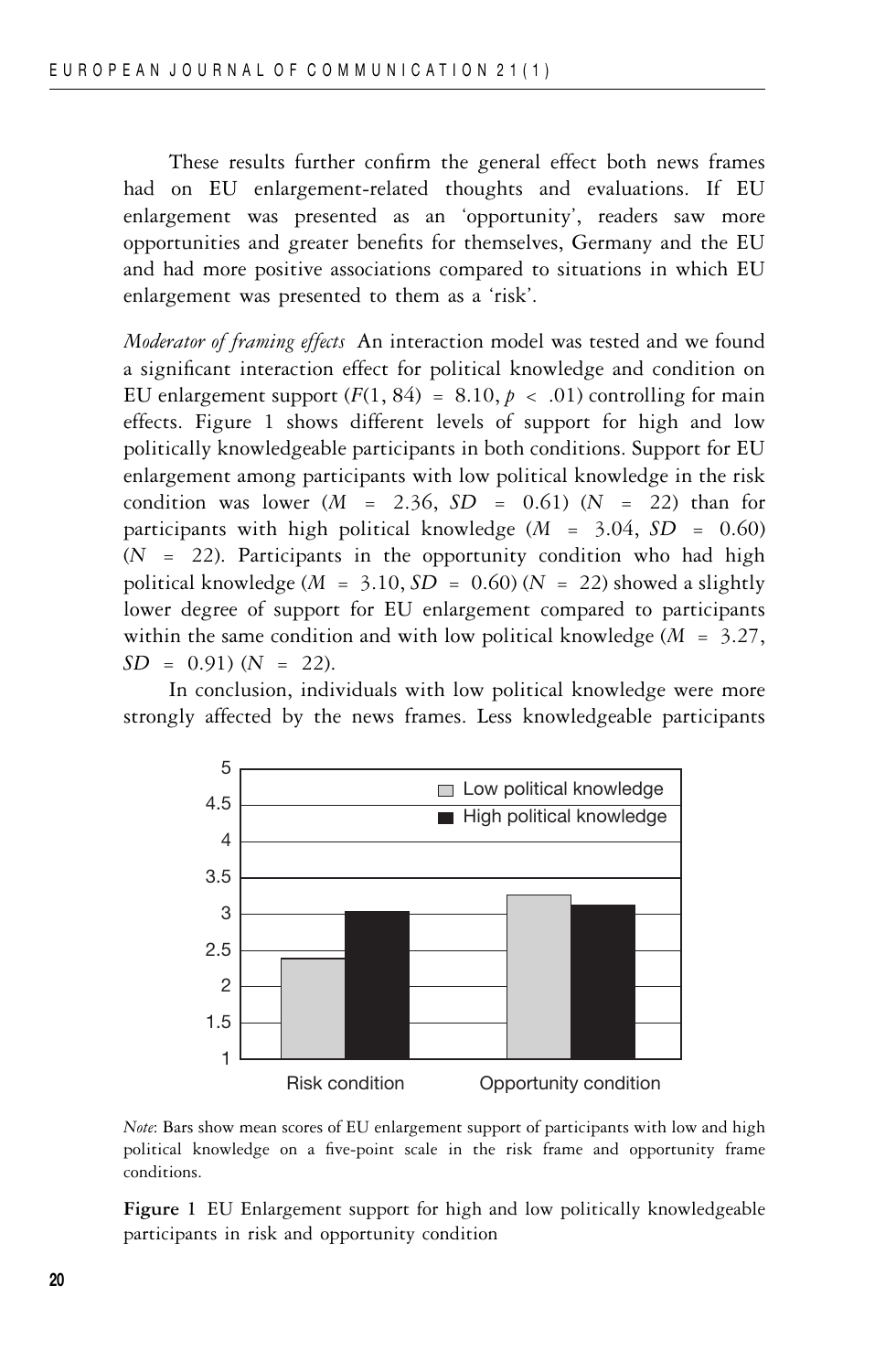were especially affected by the risk news coverage. Individuals with greater political knowledge responded similarly in the risk and opportunity condition, and were thus not as affected by the risk condition as those with less political knowledge.

## **Discussion**

This article provides empirical evidence for (1) the presence of a 'risk' and an 'opportunity' frame in press coverage of the EU enlargement process and (2) their effect on public support for the enlargement. First, a content analysis demonstrated that both frames played a considerable role in public debate and were almost equally prominent. Based on previous research on the negativity of EU news (e.g. Norris, 2000), one could have expected a stronger bias in a negative direction, but this was not confirmed by the present study. EU enlargement was portrayed as controversial, but also balanced in terms of risk and opportunities.

In the second phase, the study analysed the effect of 'risk' and 'opportunity' framing on individuals' support for EU enlargement. Our experimental study revealed a significant effect of the two framing manipulations on EU enlargement support. Individuals were affected by the exposure to either risk or opportunity news framing. If EU enlargement was presented as a risk, people's support was generally lower than if it was presented as an opportunity. Both frames also induced more positive (opportunity condition) or negative (risk condition) thoughts and led people to see either more advantages (opportunity condition) for themselves, the EU and Germany or more disadvantages (risk condition). This finding is in line with previous research in political communication on the effect of framing on individuals' cognitive responses (e.g. Price et al., 1997; Rhee, 1997; Valkenburg et al., 1999), and on the effect of valenced news frames on EU integration support (de Vreese and Boomgaarden, 2003).

It was found that the framing effect is not fully independent  $-$  it is moderated by political knowledge. Less knowledgeable individuals were generally more affected by the experimental manipulation and more susceptible to risk framing. This result supports earlier findings, which found a relationship between low political information and higher susceptibility to framing effects (e.g. Kinder and Sanders, 1990). Furthermore, previous research has shown that people are generally more affected by negative framing compared to positive framing. This can be explained by the strong emotional appeal and higher personal involvement of risk framing in particular (e.g. Maheswaran and Meyers-Levy,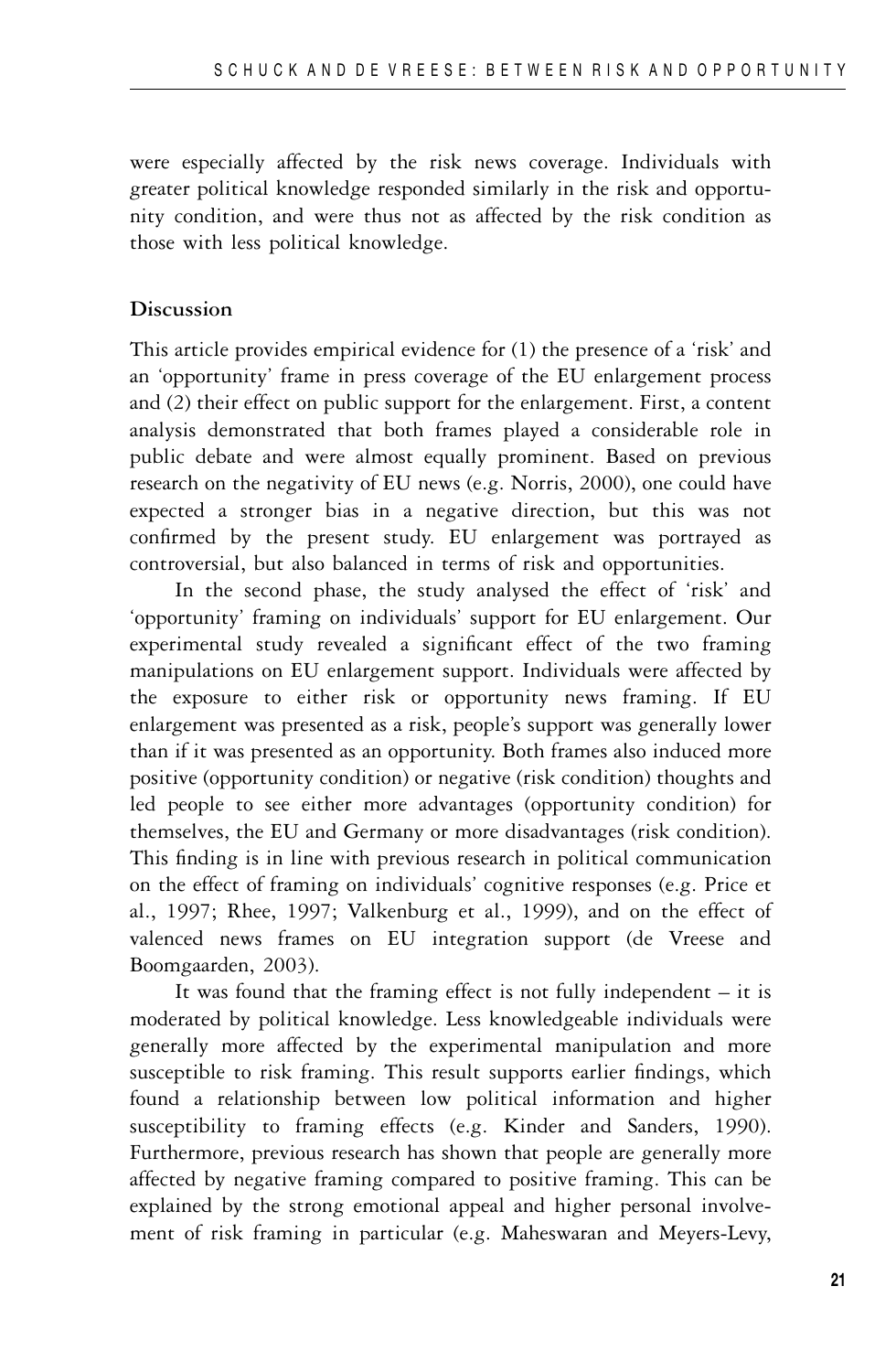1990; Schneider et al., 2001; see also Shah et al. [2004] for discussion of differential effects of gain and loss frames). This indicates that even if opportunity and risk framing play an equally prominent role in press coverage, there are still important implications for public opinion formation. If risk framing is generally more effective, an almost equal presence of both frames, as found in our analysis, could still produce a negative net impact on public opinion.

Unlike previous studies in political framing research, the present study analysed the effect of two news frames with *explicit* valence on individuals' attitudes. To uncover the multiple dimensions of public opinion, special attention has to be given to the definition of specific valence notions of frames, the operationalization of the respective frame concepts and the design of the stimulus material as has been done in this study. Distinguishing only between 'positive' and 'negative' framing ignores more detailed aspects and particularities of an issue. The present study was a first step to analyse opportunity and risk framing within a political communication context and to develop an operationalization of these frame concepts. We do not see 'risk' and 'opportunity' frames as inherent to EU-related news, i.e. as issue-specific frames, and we expect them to be part of a broader range of topics within political communication. In contrast to other issue-specific frames, the two concepts introduced in this article have a theoretical foundation in previous research within other disciplines, such as psychology, marketing and health communication, in which they are well established. These studies have delivered empirical results on the potential effects of valenced frames with strong theoretical implications. Consistently, valenced frames and risk framing in particular are shown to affect individuals' perceptions, evaluations and behaviour (e.g. Kalichman and Coley, 1995; Levin and Gaeth, 1988; Raghubir and Menon, 2001; Rothman and Salovey, 1997; Schneider et al., 2001). The present study advances research on valence framing effects and stresses the need for further elaboration and adjustment of the 'opportunity' and 'risk' frame concepts in political communication contexts.

In the specific context of framing EU affairs in the news, our results stress the potential impact opportunity and risk framing can have on the formation of public opinion. Based on our empirical findings, we have good reason to believe that public opinion about EU integration could shift in one or the other direction if either of the two frames received more emphasis within news coverage. As a recent example, the possible entry of Turkey into the EU has induced a lively debate among the public, including voices for a campaign against the full membership of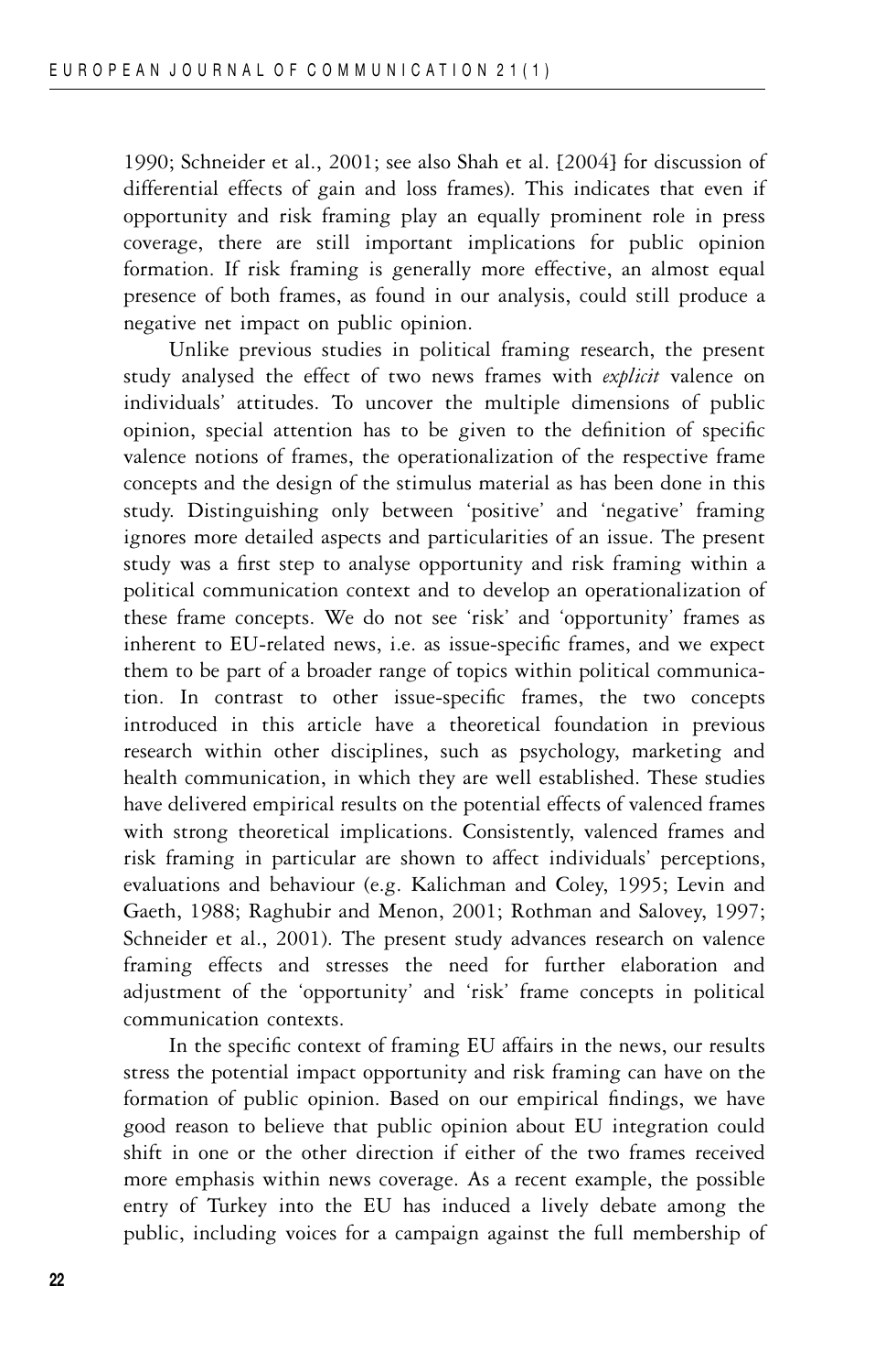Turkey. Such a campaign provides one example of how risk framing in a European context might suddenly become crucial for the formation of public opinion. The strong affective potential of risk framing together with the fact that factual and self-perceived knowledge about European affairs is rather low in general (see, for example, *Eurobarometer* 60/61) and less politically knowledgeable individuals are more susceptible to risk framing indicates that risk framing can have a considerable effect on public opinion and thus on politics (Page and Shapiro, 1983).

We investigated the concepts of risk and opportunity framing only within one national context for print media. Moreover, we relied on a convenience sample in our experiment. We cannot therefore assess the frames employed by other media or in other journalistic cultures. The limitations notwithstanding, our study delivered a consistent and empirically grounded picture of news coverage of EU enlargement. It can function as an addition to the ongoing debate about EU integration and it demonstrates the effects of opportunity and risk framing of political issues on public opinion.

# **Appendix: News article for experiment in alternative versions (opportunity and risk [in parentheses] condition)**

# **EUROPE GROWS TO THE EAST**

# **Entry of Eastern European states at 1 May 2004 / Soon 450 million people in 25 countries**

BRUSSELS, 05. January. Soon the European Union will consist of 25 countries with 450 million people. This was decided on in April last year in the stoa of the Attalo, a former columned hall and now museum beneath the Acropolis in Athens. There was no shortage of important words said: 'EU enlargement is a great opportunity for Europe' ('EU enlargement is a great risk for Europe') Giscard d'Estaing, head of the EU convention, encouraged (warned) his colleagues. Now the long preparation process, that started nearly ten years ago at the EU Copenhagen summit with the formulation of the requirements for the candidate countries, has come to an end. After decades of division by the Iron Curtain, the near integration of the former Soviet satellite states into the European community is sealed. At the first of May 2004 the enlargement of the European Union will become a reality. It fulfils the hope of a transfer of the successful EU model with its values – democracy, rule of law and protection of human rights and minorities – to the Middle and Eastern European states. Freedom and political stability will be permanently guaranteed. (It raises the concern of an import of problems – crime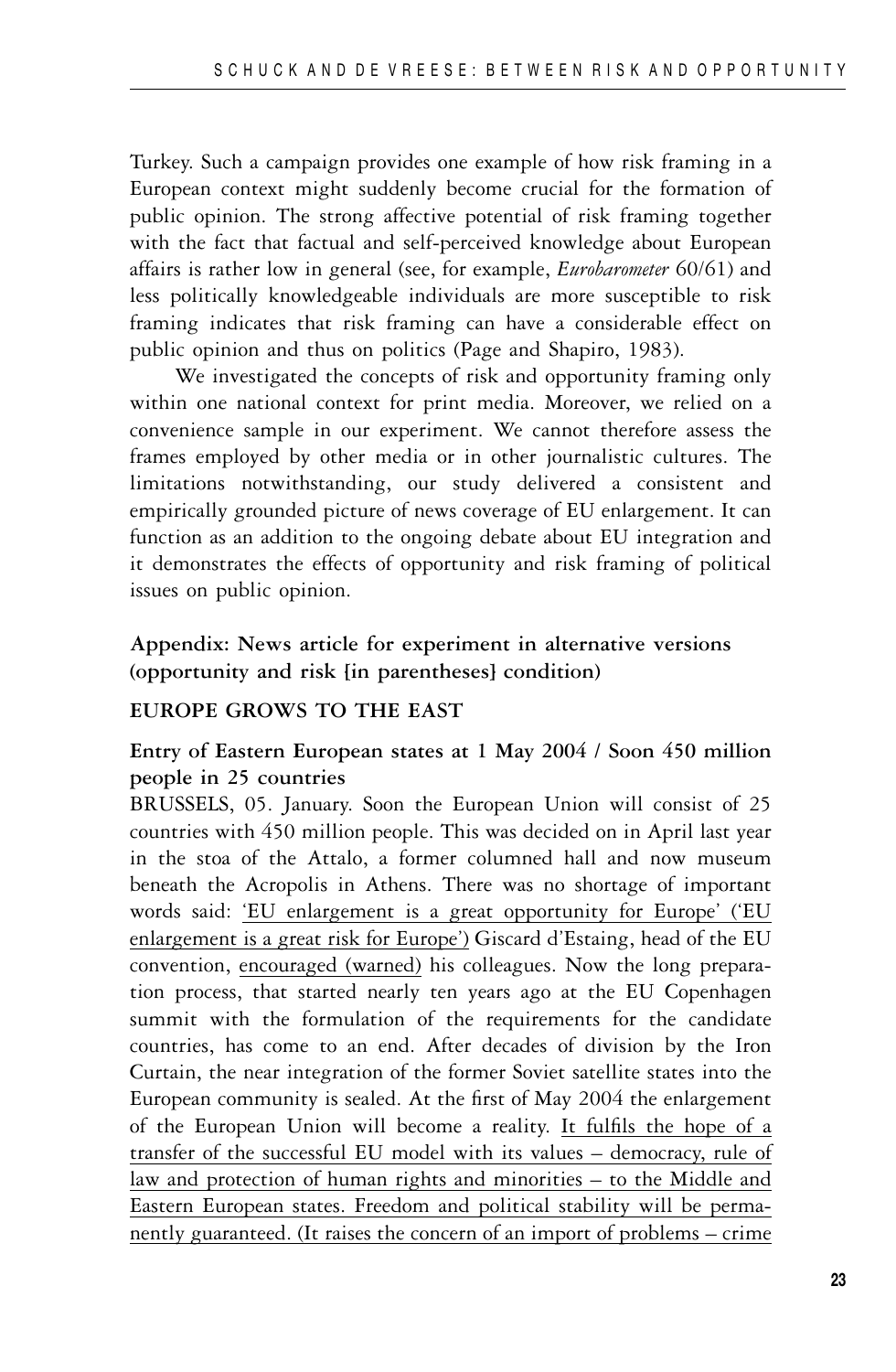and corruption, discrimination of minorities and disregard for human rights – from the East to the Centre of Europe. Security and political stability will be permanently threatened.)

Thus, this is the right point in time to take a look back and forward. From the point of view of the entering countries one must remember the long time of occupation and oppression. Still, one should be aware that the entry does not mean an end to the countries' own efforts but the taking over of new responsibility, said Czech president Klaus in his new year's speech to the nation. With the enlargement, the artificial division of Europe will now be overcome. The Middle and Eastern European countries take back their appropriate position as core countries in a common historic and cultural Europe. Germany will move from the border region of the European Union into its centre. The whole of Europe will have a geo-strategic advantage. (With the enlargement, something comes together that does not really belong together. The Middle and Eastern European countries are for a long time now not core countries of a common historic and cultural Europe. Germany will be confronted with the consequences of open borders in the East. The whole of Europe will have a geo-strategic disadvantage.)

For many years now, in small steps politicians have had to compromise, first starting with only six, then nine, then 10, then 12 and later even more member countries. First, Southern and Scandinavian Europe joined the EU and now finally Eastern Europe.

Almost unnoticed by its 375 million citizens, the EU has become an influence in almost every area of life. Since the Maastricht Treaty everybody is not just a citizen of his or her own country but an EU citizen also.

From the beginning the Union understood its role as guarantor for freedom and prosperity – and tried to act accordingly. The two Southern extensions in the 1980s were examples of this. For Greece as also some years later for Spain and Portugal the integration was above all a politically motivated decision of the heads of states of the EU. Preventing a return to dictatorship in Greece and the Iberian peninsula was a deciding factor in giving them full membership. There is no reason to believe that the Eastern European countries now joining the EU could fall back to dictatorship but again it is mostly poor countries joining the community. However – there is now a big difference – the Eastern countries have had to quickly realize and accept that Brussels' funds for whitewashing economic structural deficits can no longer be endlessly increased. The EU now grows with the entry of for example Poland, the Czech Republic and Hungary to the world's largest economic market, which provides a very good preparation for the challenges of global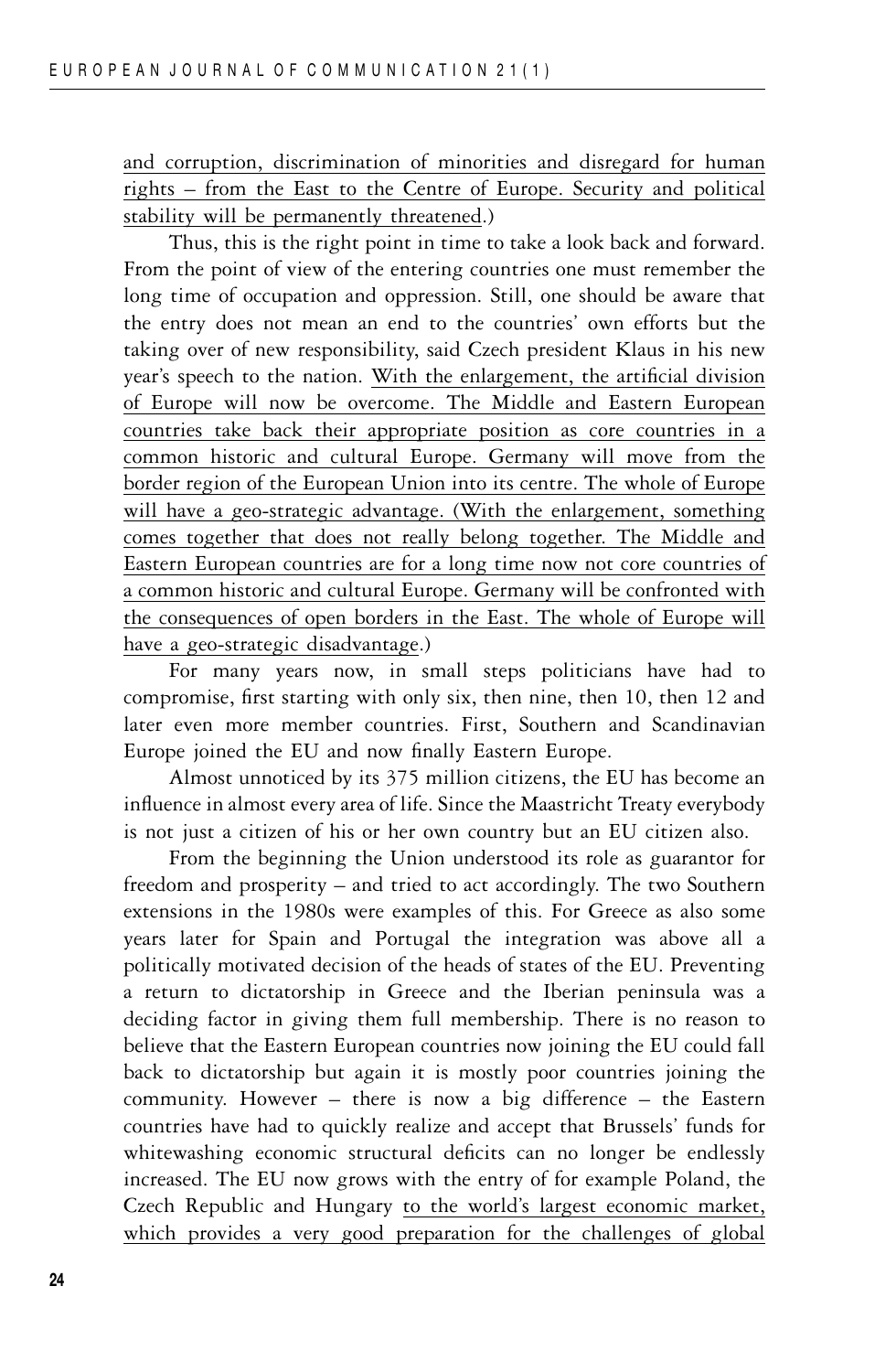competition. The joining countries have a strong economic potential – adding growing markets to the EU. (which have mostly agriculturally dominated economies linked with high transformation costs and disadvantages for global competition. The economic potential of the joining countries is low – and the expected growth rates will be limited for a long time.)

After the inclusion of the new member countries EU enlargement has not yet come to an end. Europe stays open for new applicants.

BERND RUHLEBEN

#### **Notes**

The authors would like to thank Professor Klaus Beck for his support in conducting the experiment on framing effects with a group of his students at the University of Greifswald (Germany) and Wolfgang Koßmann (Central Documentary System) and Hermann Wiesrecker and Günther Rüb (Central Press Archive) of the German Federal Press Office in Berlin (Germany) for their cooperation in gathering the data for the content analysis with the help of their respective domains.

- 1. Levin et al. (1998) provide a classification of valence framing effects from a psychological point of view by identifying three distinct fields: (1) *attribute framing*, (2) *goal framing* and (3) *risky choice framing*. In a subsequent study, Levin et al. (2002) were able to confirm framing effects for attribute and for risky choice framing but not for goal framing. Attribute framing refers to the effect of either positive or negative framing of some characteristics of an object or an event on people's evaluations. Goal framing deals with the effect of persuasive messages that frame an action or behaviour as having either positive or negative consequences.
- 2. In the original example of the 'Asian disease problem', the optional outcomes of an alternative choice scenario were either positively framed in terms of 'lives saved' or negatively in terms of 'lives lost', whereas the factual outcome (number of lives saved in relation to lives lost) was identical for both options.
- 3. Levin and Gaeth (1988) tested how consumers perceived the quality of ground beef that was either framed positively as '75 percent lean' or negatively as '25 percent fat'. Results showed that the quality was better evaluated in the positive framing condition. For an overview, see also Hallahan (1999: 212–13).
- 4. Schneider et al. (2001) found that low-income women from different ethnic groups were more likely to obtain mammography screenings after being exposed to a 'loss' frame compared to a 'gain' frame. Kalichman and Coley (1995) found that a 'loss' frame in the context of HIV prevention had a clear effect on the likelihood of women to get tested.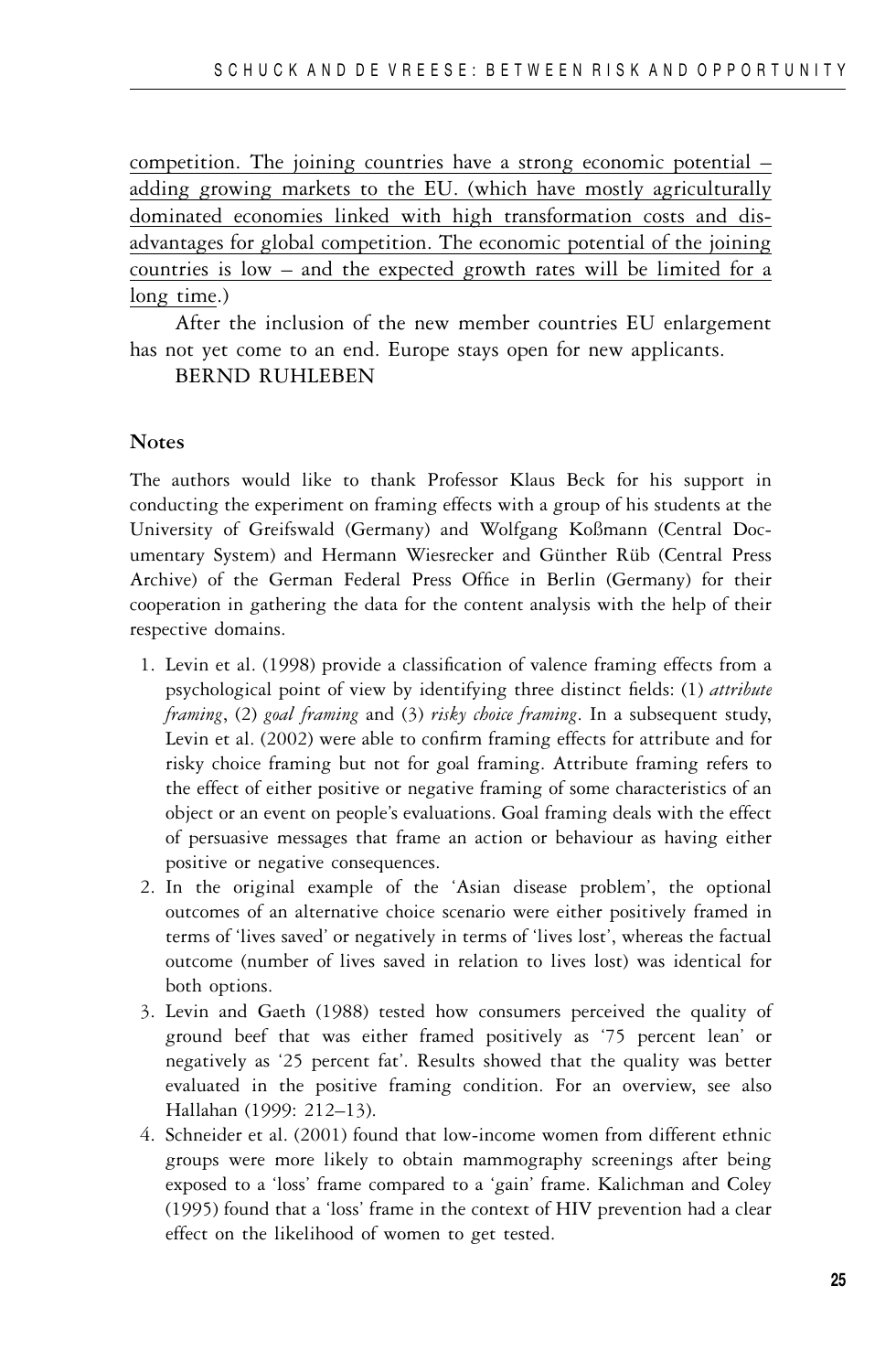- 5. Circulation numbers for the national newspapers are as follows: (1) *Frankfurter Allgemeine Zeitung*: 408,600, (2) *Süddeutsche Zeitung*: 436,100, (3) *Frankfurter Rundschau*: 192,200, (4) *Die Welt*: 255,200 (*Media Perspektiven Basisdaten, 2001* [Arbeitsgemeinschaft der ARD-Werbegesellschaften, 2001]).
- 6. *Bild*, the biggest German tabloid newspaper, was not included in the analysis because of the low number of articles that fitted the selection criteria (*N* = 7).
- 7. In a first step, the regional newspapers with the highest circulation numbers in each of the 16 German federal states were identified. Five of these states were selected, representing different geographical regions within Germany: Baden-Württemberg (southern Germany), Nordrhein-Westfalen (western Germany), Niedersachsen (northern Germany), Sachsen (eastern Germany) and Berlin (central Germany). For each of these federal states, the regional newspaper with the highest circulation was included in the sample, and only in the case of Berlin were two outlets included, the former 'eastern' and the former 'western' regional newspaper. Circulation numbers for regional newspapers: (1) *Stuttgarter Nachrichten*: 270,900, (2) *Westdeutsche Allgemeine Zeitung*: 558,300, (3) *Hannoversche Allgemeine Zeitung*: 423,800, (4) *Freie Presse*: 386,000, (5) *Tagesspiegel*: 148,800, (6) *Berliner Zeitung*: 197,300 (*Media Perspektiven Basisdaten, 2003* [Arbeitsgemeinschaft der ARD-Werbegesellschaften, 2003]).
- 8. The time period of the study covers different key events relevant to the issue: all referenda that took place within the EU candidate countries, the Copenhagen summit on 13 December 2002, the European Parliament decision on EU enlargement on 9 April 2003, the EU summit in Athens on 16 April 2003, and the EU summit in Brussels in October 2003.
- 9. Through this approach, a similar number of all weekdays has been included in the sample. If a selection day fell on a Sunday or a holiday the next weekday was included instead.
- 10. Only articles have been included in the analysis that contained a combination of at least one of the keywords out of every set (in translation): (1) EU Commission, Brussels, EU, Europe, European Union (EU); (2) European (EU) enlargement, Eastern enlargement, EU entry, European (EU) integration; (3) Turkey, Hungary, Poland, Czech Republic, Latvia, Estonia, Lithuania, Slovakia, Slovenia, Cyprus, Malta.
- 11. Because the articles were taken from an online archive we checked how many articles from the original print editions were missing despite meeting the defined selection criteria. Therefore the online results of one specific month (September 2003) were compared with the original print editions (taken from the Central Press Archive) of all four national newspapers. The levels of correspondence between online archive and printed editions proved to be sufficiently high: *Frankfurter Allgemeine Zeitung* = 97.4 percent,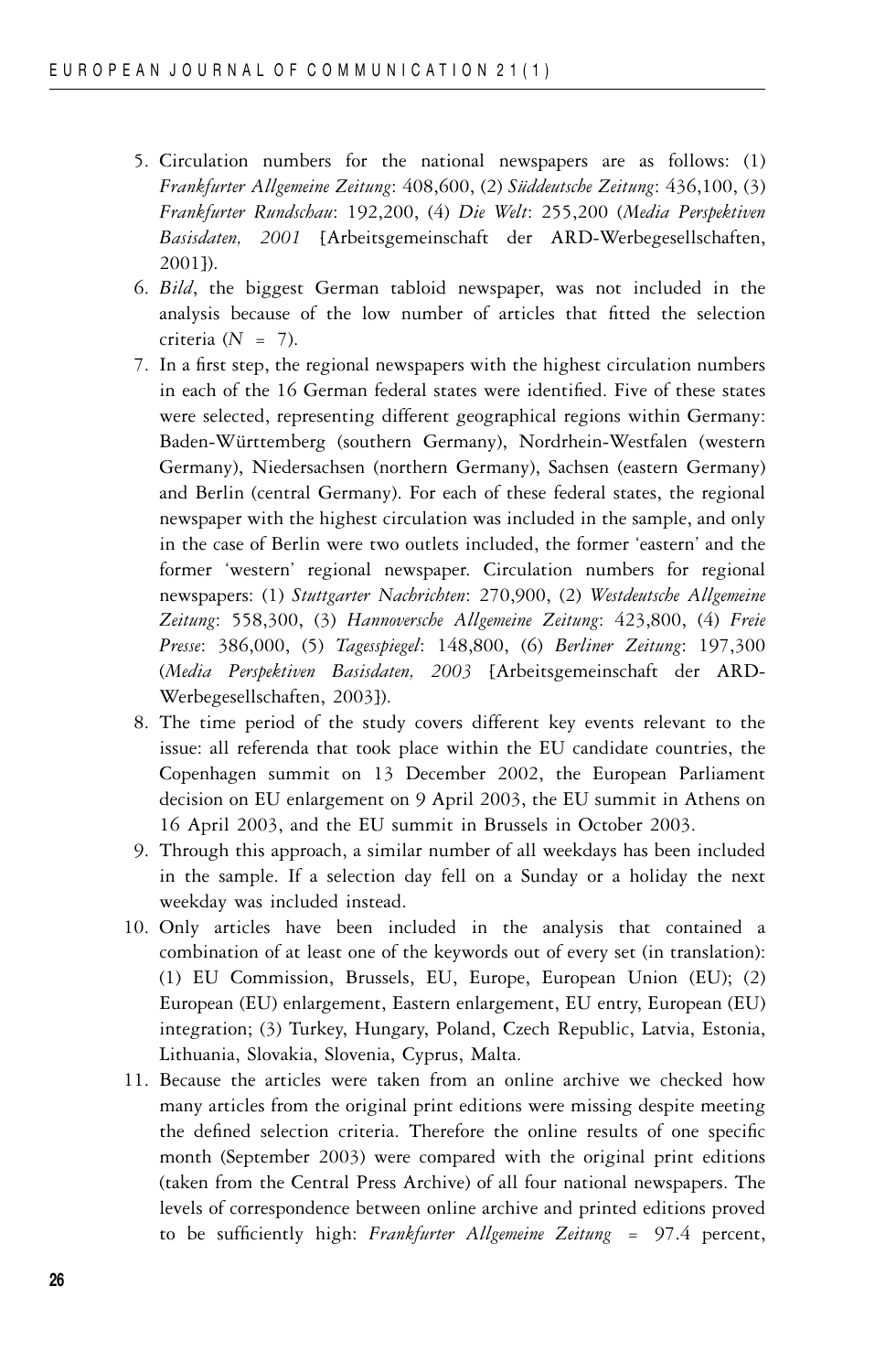*Suddeutsche Zeitung ¨* = 96.0 percent, *Frankfurter Rundschau* = 96.7 percent and *Die Welt* = 92.2 percent.

- 12. The number of news articles analysed per outlet were as follows: *Frankfurter Allgemeine Zeitung*: 60, *Suddeutsche Zeitung ¨* : 46, *Frankfurter Rundschau*: 29, *Die Welt*: 35, *Stuttgarter Nachrichten*: 23, *Westdeutsche Allgemeine Zeitung*: 13, *Hannoversche Allgemeine Zeitung*: 29, *Freie Presse*: 12, *Tagesspiegel*: 18 and *Berliner Zeitung*: 20.
- 13. *'Opportunity frame':* (1) Does the story employ emotional expressions that welcome the entry of one or more of the candidate countries to the EU (emotional pro)? (2) Does the story deliver arguments or facts that support the inclusion of one or more of the candidate countries (rational pro)? (3) Does the story outline any general advantage or specific future benefit of EU integration for the EU, Germany or the candidate countries (future benefit)? (4) Is there a quote of any kind from an actor that is positive in tone towards the integration of one or more of the candidate countries (positive quote)? (5) Does the story see promising future development or praise the current state within one or more of the candidate countries (positive evaluation)? *'Risk frame':* (6) Does the story employ emotional expressions that oppose the entry of one or more of the candidate countries to the EU (emotional contra)? (7) Does the story deliver arguments or facts that oppose the inclusion of one or more of the candidate countries (rational contra)? (8) Does the story outline any general disadvantage or specific future cost of EU integration for the EU, Germany or the candidate countries (future cost)? (9) Is there a quote of any kind from an actor that is negative in tone towards the integration of one or more of the candidate countries (negative quote)? (10) Does the story see problematic future development or criticize the current state within one or more of the candidate countries (negative evaluation)?
- 14. Eigenvalue for the first factor: 2.22, and for the second factor: 2.10; total variance explained: 43.2 percent. *Items loading on the first factor (opportunity frame):* 'Positive quote' = 0.79, 'Rational pro' = 0.76, 'Future benefits' = 0.74, 'Emotional pro' = 0.49, 'Positive evaluation' = 0.44. *Items loading on the second factor (risk frame):* 'Negative quote' = 0.75, 'Future costs' = 0.69, 'Rational contra' = 0.65, 'Negative evaluation' = 0.52, 'Emotional contra'  $= 0.45.$
- 15. EU integration support was measured via six questions (in translation) on a scale from  $1 =$  do not agree at all to  $5 =$  strongly agree: (1) 'Enlargement of the EU is a good thing', (2) 'Europe will get stronger due to the enlargement of the EU', (3) 'The integration of the new countries will cause many troubles' (reverse coding), (4) 'Germany will profit from the enlargement of the EU', (5) 'EU enlargement will bring more advantages than disadvantages'.
- 16. A first control measurement was established by an initial news article that was not subject to any experimental manipulation and thus identical for all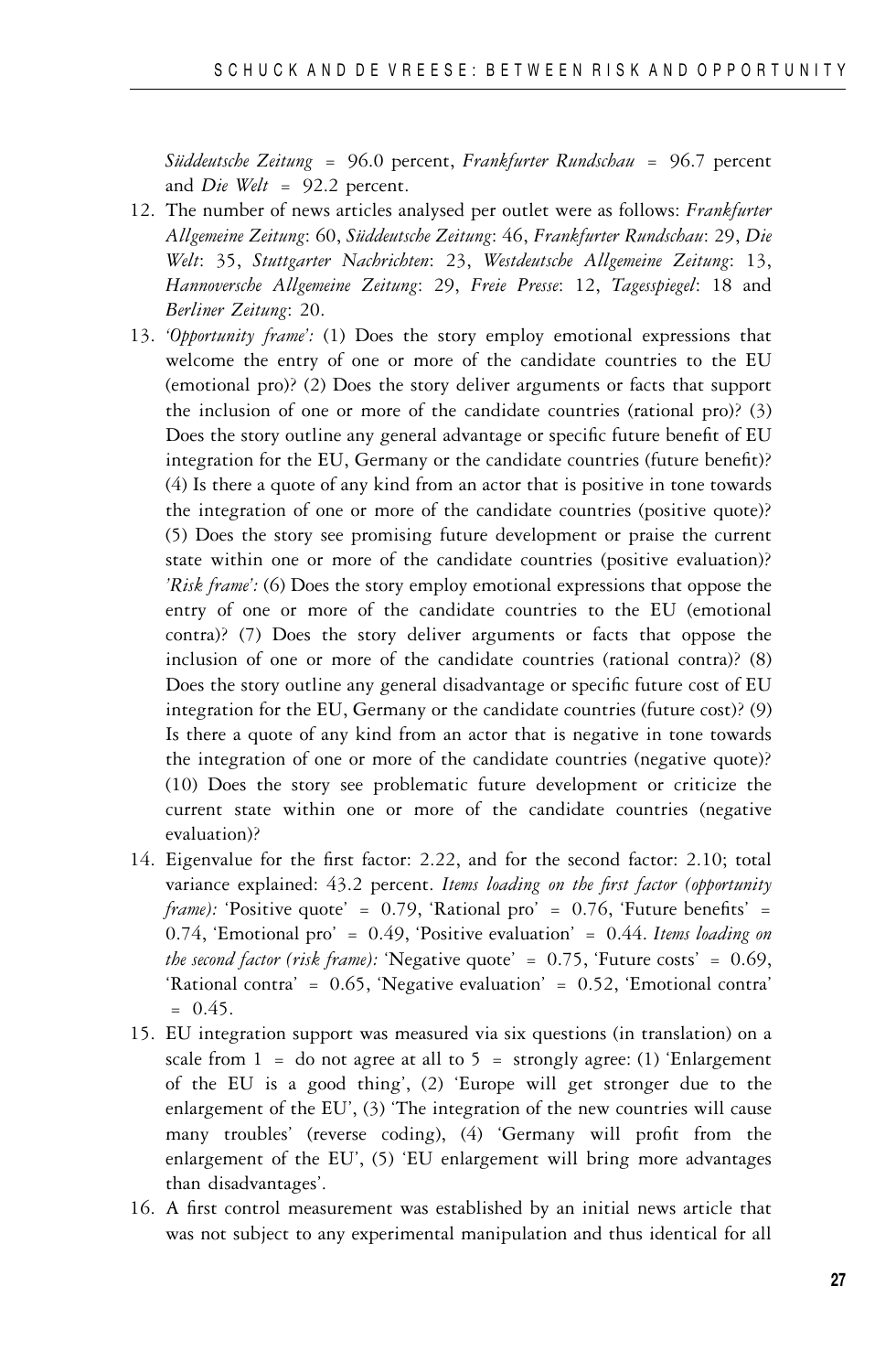participants. It represents a non-manipulation check and was placed subsequent to the pre-test questionnaire and before the second, manipulated news article. After participants had read this first article (dealing with the European constitution) they were asked two questions, which showed no significant mean difference between the two groups. Two more control measures (support for Euro and attitude towards security issues) were tested and did not show any between-condition differences, as expected. As part of the post-test questionnaire, participants were asked for their personal impression on how the second news article presented EU integration, either as (1) 'opportunity' or as (2) 'risk' for Europe. A *t*-test yielded a significant mean difference between participants in the two conditions in the expected direction (*t(86)* = 7.79, *p <* .01).

- 17. Knowledge was measured by the following questions (in translation): (1) 'How many countries will join the European Union (EU) on 1 May 2004?'; (2) 'In which year are Romania and Bulgaria currently expected to join the EU?'; (3) 'What is the name of the current president of the EU Commission?'; (4) 'Can you give the name of at least one German commissioner and the area he or she is responsible for?'; (5) 'Which country currently holds the presidency of the EU?'; (6) 'Where is the European Court of Justice located?'; (7) 'In which year will the next European elections be held?'
- 18. Participants were defined as having 'low political knowledge' when they gave no correct answer to any of the knowledge questions (index score below 0.14), and as having 'high political knowledge' when they gave one or more correct answers (index score 0.14 or higher). This classification can be justified with regard to the low average mean score for political knowledge.
- 19. In addition, the effect of both frames on general EU support was tested yielding no significant result, pointing to the multi-dimensions of public opinion.

#### **References**

- Arbeitsgemeinschaft der ARD-Werbegesellschaften (2001) *Media Perspektiven Basisdaten. Daten zur Mediensituation in Deutschland 2001.* Frankfurt am Main.
- Arbeitsgemeinschaft der ARD-Werbegesellschaften (2003) *Media Perspektiven Basisdaten. Daten zur Mediensituation in Deutschland 2003.* Frankfurt am Main.
- Aarts, K. and H. Semetko (2003) 'The Divided Electorate: Media Use and Political Involvement', *The Journal of Politics* 65(3): 759–84.
- Cappella, J.N. and K.H. Jamieson (1997) *Spiral of Cynicism: The Press and the Public Good.* New York: Oxford University Press.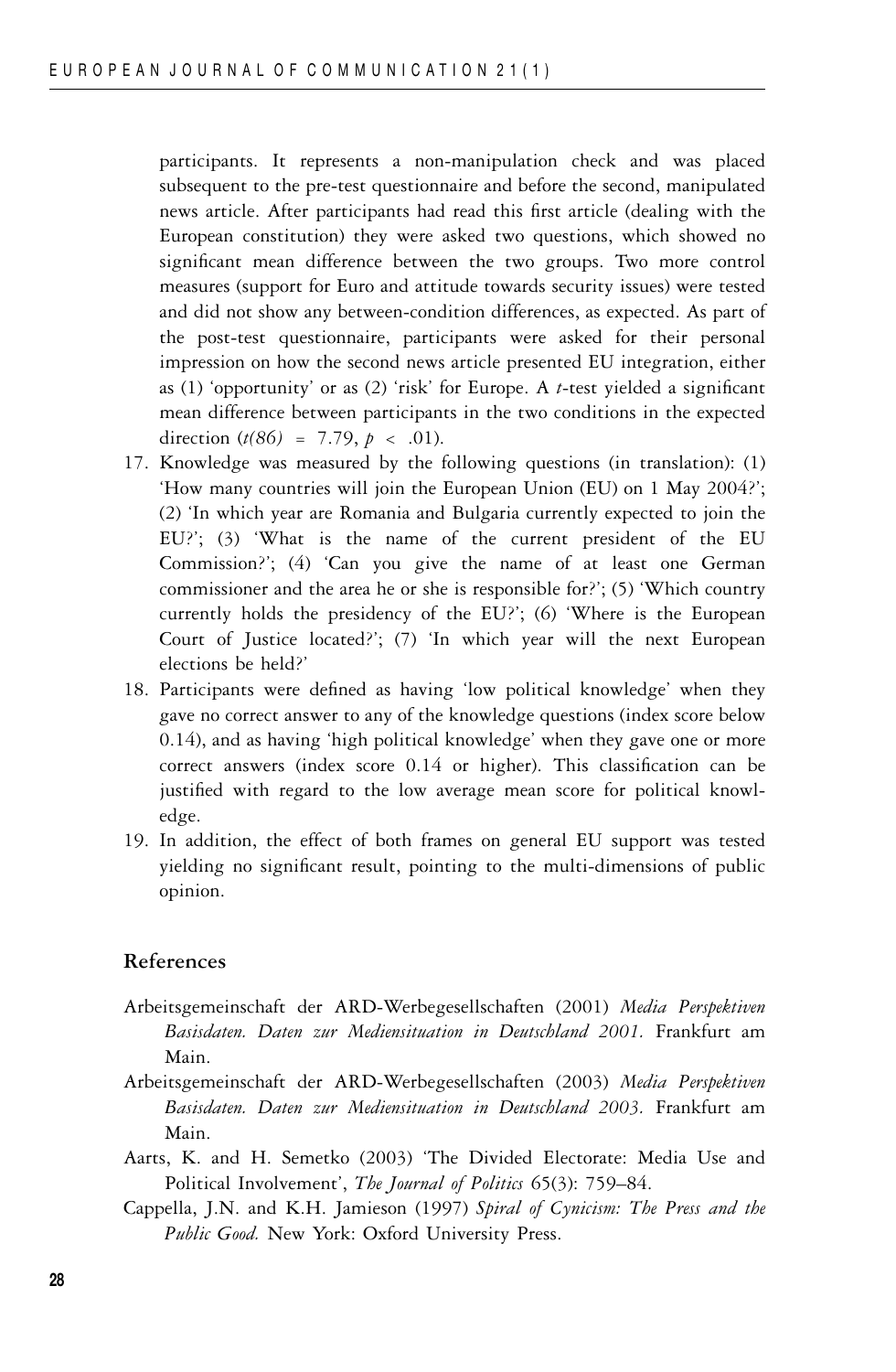- Conrad, P. (2001) 'Genetic Optimism: Framing Genes and Medical Illness in the News', *Culture, Medicine and Psychiatry* 25: 225–47.
- De Dreu, C., P. Carnevale, B. Emans and E. van de Vliert (1994) 'Effects of Gain–Loss Frames in Negotiation: Loss Aversion, Mismatching, and Frame Adoption', *Organizational Behaviour and Human Decision Processes* 60(1): 90–107.
- De Vreese, C.H. (2004) 'The Effects of Frames in Political Television News on Audience Perceptions of Routine Political News', *Journalism and Mass Communication Quarterly* 81: 36–52.
- De Vreese, C.H. and H.G. Boomgaarden (2003) 'Valenced News Frames and Public Support for the EU: Linking Content Analysis and Experimental Data', *Communications* 3(4): 361–81.
- De Vreese, C.H. and H.G. Boomgaarden (2005) '"It's the Content": How Content Moderates the Effects of News on Political Knowledge and Participation', paper presented at the annual meeting of the International Communication Association, ICA, New York, May.
- De Vreese, C.H. and H. Semetko (2002) 'Cynical and Engaged: Strategic Campaign Coverage, Public Opinion and Mobilization in a Referendum', *Communication Research* 29(6): 615–41.
- De Vreese, C.H., J. Peter and H.A. Semetko (2001) 'Framing Politics at the Launch of the Euro: A Cross-National Comparative Study of Frames in the News', *Political Communication* 18(2): 107–22.
- Domke, D., D. Shah and D. Wackman (1998) '"Moral Referendums": Values, News Media, and the Process of Candidate Choice', *Political Communication* 15(3): 301–21.
- Entman, R. (1991) 'Framing US Coverage of International News: Contrasts in Narratives of the KAL and Iran Air Accidents', *Journal of Communication* 41(4): 6–27.
- Entman, R. (1993) 'Framing: Toward Clarification of a Fractured Paradigm', *Journal of Communication* 43(4): 51–8.
- European Commission (2003) *Eurobarometer 60.* Brussels: DG Press and Communication, European Commission.
- European Commission (2004) *Eurobarometer 61.* Brussels: DG Press and Communication, European Commission.
- Gabel, M. and H. Palmer (1995) 'Understanding Variation in Public Support for EU Integration', *European Journal of Political Research* 27(1): 3–19.
- Gamson, W.A. and A. Modigliani (1987) 'The Changing Culture of Affirmative Action', pp. 137–77 in R.G. Braungart and M.M. Braungart (eds) *Research in Political Sociology*, Vol. 3. Greenwitch, CT: JAI Press.
- Gandy, O., K. Kopp, T. Hands, K. Frazer and D. Phillips (1997) 'Race and Risk: Factors Affecting the Framing of Stories about Inequality, Discrimination, and Just Plain Bad Luck', *Public Opinion Quarterly* 61(1): 158–82.
- Hagen, L.M. (1993) 'Opportune Witnesses: An Analysis of Balance in the Selection of Sources and Arguments in the Leading German Newspapers'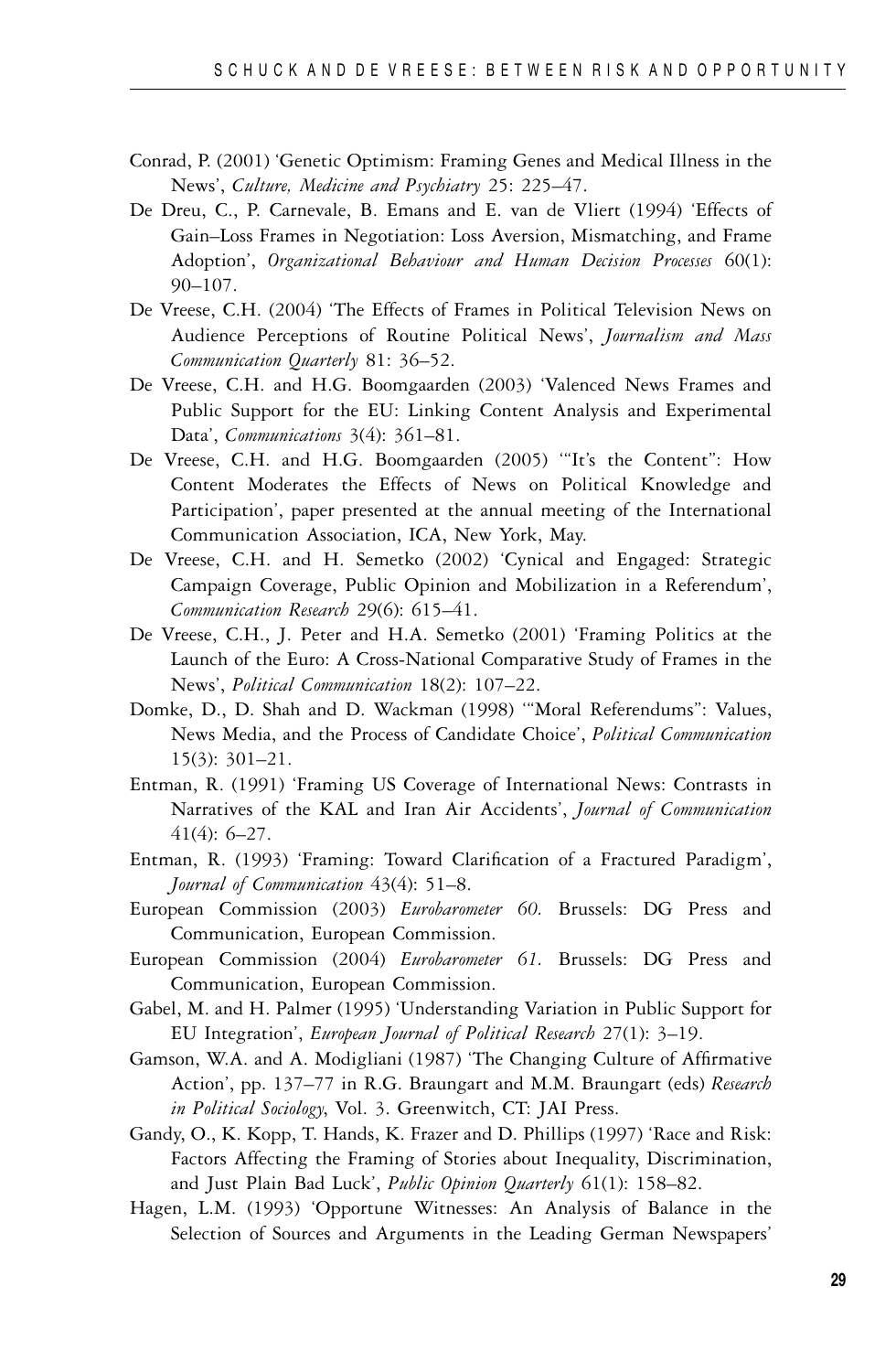Coverage of the Census Issue', *European Journal of Communication* 8: 317–43.

- Hallahan, K. (1999) 'Seven Models of Framing: Implications for Public Relations', *Journal of Public Relations Research* 11(3): 205–42.
- Highhouse, S. and P. Paese (1996) 'Problem Domain and Prospect Frame: Choice under Opportunity versus Threat', *Personality and Social Psychology Bulletin* 22(2): 124–32.
- Inglehart, R., J. Rabier and K. Reif (1991) 'The Evolution of Public Attitudes towards European Integration 1970–86', pp. 111–31 in K. Reif and R. Inglehart (eds) *Eurobarometer: The Dynamics of European Public Opinion.* London: Macmillan.
- Iyengar, S. (1991) *Is Anyone Responsible? How Television Frames Political Issues.* Chicago, IL: University of Chicago Press.
- Jackson, S. and J. Dutton (1988) 'Discerning Threats and Opportunities', *Administrative Science Quarterly* 33(3): 370–87.
- Kahneman, D. and A. Tversky (1979) 'Prospect Theory: An Analysis of Decision under Risk', *Econometrics* 47: 111–32.
- Kalichman, S. and B. Coley (1995) 'Context Framing to Enhance HIV-Antibody-Testing Messages Targeted to African American Women', *Health Psychology* 14(3): 247–54.
- Kepplinger, H.M. (1985) *Die aktuelle Berichterstattung des Hörfunks. Eine Inhaltsanalyse der Abendnachrichten und politischen Magazine.* Freiburg and Munich: Alber.
- Kinder, D.R. and L.M. Sanders (1990) 'Mimicking Political Debate with Survey Questions: The Case of White Opinion on Affirmative Action for Blacks', *Social Cognition* 8(1): 73–103.
- Kuhberger, A. (1998) 'The Influence of Framing on Risky Decisions: A Meta-Analysis', *Organizational Behaviour and Human Decision Processes* 75(1): 23–55.
- Levin, I. and G. Gaeth (1988) 'Framing of Attribute Information before and after Consuming the Product', *Journal of Consumer Research* 15: 374–8.
- Levin, I., R. Johnson, P. Deldin, L. Carstens, L. Cressey and C. Davis (1986) 'Framing Effects in Decisions with Completely and Incompletely Described Alternatives', *Organizational Behaviour and Human Decision Processes* 38(1): 48–64.
- Levin, I., S. Schneider and G. Gaeth (1998) 'All Frames Are Not Created Equal: A Typology and Critical Analysis of Framing Effects', *Organizational Behaviour and Human Decision Processes* 76(2): 149–88.
- Levin, I., G. Gaeth and J. Schreiber (2002) 'A New Look at Framing Effects: Distribution of Effect Sizes, Individual Differences, and Independence of Types of Effects'. *Organizational Behaviour and Human Decision Processes* 88(1): 411–29.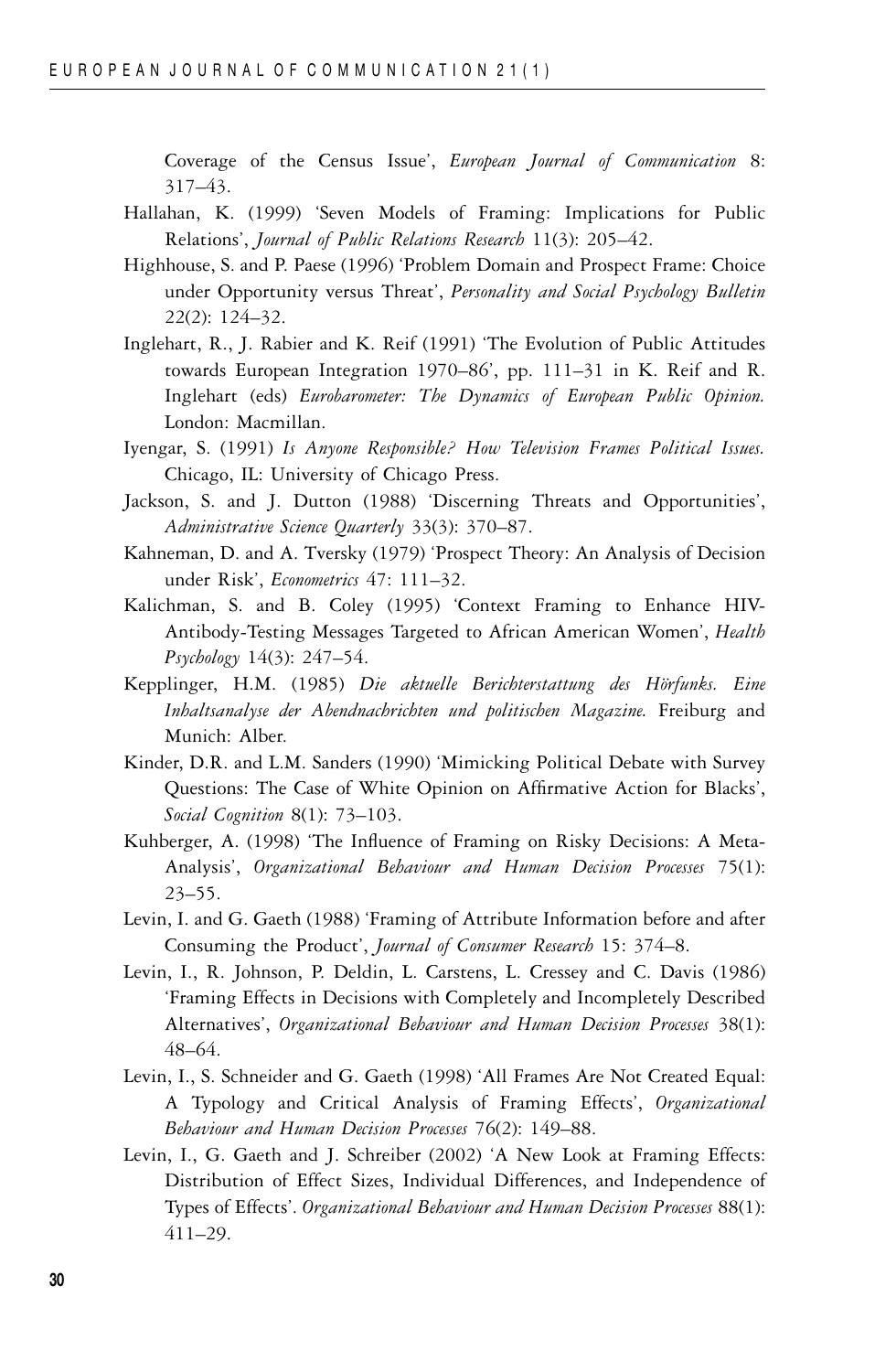- Li, S. and A. Adams (1995) 'Is There Something More Important Behind Framing?', *Organizational Behaviour and Human Decision Processes* 62: 216–19.
- McLaren, L. (2002) 'Public Support for the European Union: Cost/Benefit Analysis or Perceived Cultural Threat?', *Journal of Politics* 64(2): 551–66.
- McLeod, D.M. and B.H. Detenber (1999) 'Framing Effects of Television News Coverage of Social Protest', *Journal of Communication* 49(3): 3–23.
- Maheswaran, D. and J. Meyers-Levy (1990) 'The Influence of Message Framing and Issue Involvement', *Journal of Marketing Research* 27(3): 361–7.
- Murphy, P. (2001) 'Framing the Nicotine Debate: A Cultural Approach to Risk', *Health Communication* 13(2): 119–40.
- Nelson, T. and D. Kinder (1996) 'Issue Frames and Group-Centrism in American Public Opinion', *Journal of Politics* 58(4): 1055–78.
- Nelson, T., Z. Oxley and R. Clawson (1997a) 'Toward a Psychology of Framing Effects', *Political Behaviour* 19(3): 221–46.
- Nelson, T., R. Clawson and Z. Oxley (1997b) 'Media Framing of a Civil Liberties Conflict and its Effect on Tolerance', *American Political Science Review* 91(3): 567–84.
- Newton, K. (1999) 'Mass Media Effects: Mobilization or Video Malaise?', *British Journal of Political Science* 29(4): 577–99.
- Norris, P. (2000) *A Virtuous Circle: Political Communications in Postindustrial Societies.* Cambridge: Cambridge University Press.
- Page, B. and R. Shapiro (1983) 'Effects of Public Opinion on Policy', *The American Political Science Review* 77(1): 175–90.
- Pan, Z. and G. Kosicki (1993) 'Framing Analysis: An Approach to News Discourse', *Political Communication* 10(1): 55–75.
- Price, V., D. Tewksbury and E. Powers (1997) 'Switching Trains of Thoughts: The Impact of News Frames on Readers' Cognitive Responses', *Communication Research* 24(5): 481–506.
- Raghubir, P. and G. Menon (2001) 'Framing Effects in Risk Perception of AIDS', *Marketing Letters* 12(2): 145–55.
- Rhee, J. (1997) 'Strategy and Issue Frames in Election Campaign Coverage: A Social Cognitive Account of Framing Effects', *Journal of Communication* 47(3): 26–48.
- Rimal, R.N. and K. Real (2003) 'Perceived Risk and Efficacy Beliefs as Motivators of Change', *Human Communication Research* 29(3): 370–99.
- Rössler, P. (2001) 'Between Online Heaven and Cyberhell. The Framing of "The Internet" by Traditional Media Coverage in Germany', *New Media and Society* 3(1): 49–66.
- Rothman, A. and P. Salovey (1997) 'Shaping Perceptions to Motivate Healthy Behaviour: The Role of Message Framing', *Psychological Bulletin* 121(1):  $3 - 19.$